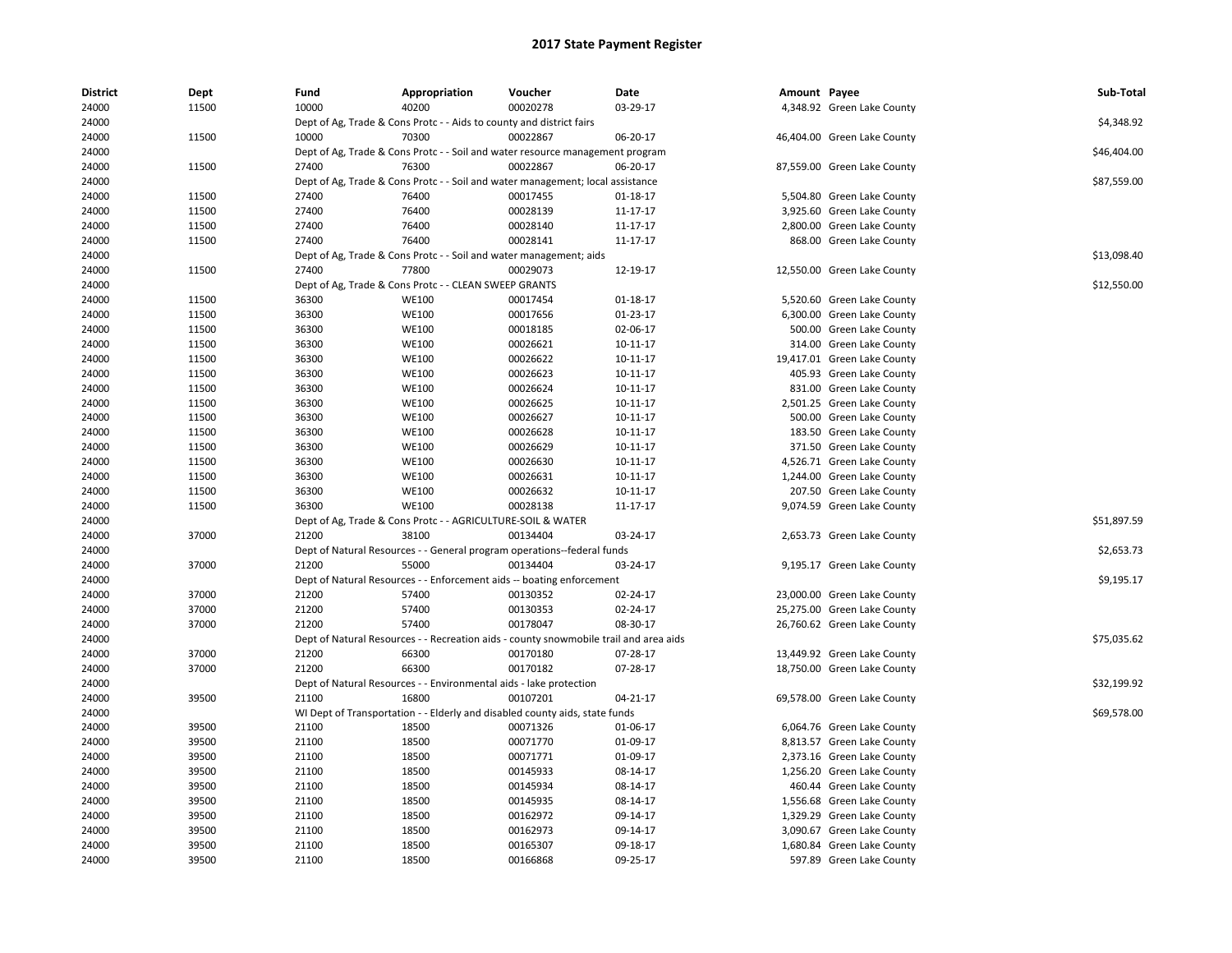| <b>District</b> | Dept  | Fund  | Appropriation                                                                                           | Voucher  | Date           | Amount Payee |                              | Sub-Total    |
|-----------------|-------|-------|---------------------------------------------------------------------------------------------------------|----------|----------------|--------------|------------------------------|--------------|
| 24000           |       |       | WI Dept of Transportation - - Highway safety, local assistance, federal funds                           |          |                |              |                              | \$27,223.50  |
| 24000           | 39500 | 21100 | 19000                                                                                                   | 00065420 | 01-03-17       |              | 179,950.03 Green Lake County |              |
| 24000           | 39500 | 21100 | 19000                                                                                                   | 00133969 | 07-03-17       |              | 359,900.06 Green Lake County |              |
| 24000           | 39500 | 21100 | 19000                                                                                                   | 00169235 | 10-02-17       |              | 179,950.06 Green Lake County |              |
| 24000           |       |       | WI Dept of Transportation - - Transportation aids to counties, state funds                              |          |                |              |                              | \$719,800.15 |
| 24000           | 39500 | 21100 | 27800                                                                                                   | 00194428 | 11-21-17       |              | 59,622.69 Green Lake County  |              |
| 24000           | 39500 | 21100 | 27800                                                                                                   | 00200756 | 12-13-17       |              | 2,163.30 Green Lake County   |              |
| 24000           | 39500 | 21100 | 27800                                                                                                   | 00201758 | 12-14-17       |              | 120,922.10 Green Lake County |              |
| 24000           |       |       | WI Dept of Transportation - - Local roads improvement program, state funds                              |          |                |              |                              | \$182,708.09 |
| 24000           | 39500 | 21100 | 36300                                                                                                   | 00084218 | 02-09-17       |              | 30.00 Green Lake County      |              |
| 24000           |       |       | WI Dept of Transportation - - State highway rehabilitation, state funds                                 |          |                |              |                              | \$30.00      |
| 24000           | 39500 | 21100 | 36500                                                                                                   | 00082084 | 02-02-17       |              | 1,881.09 Green Lake County   |              |
| 24000           | 39500 | 21100 | 36500                                                                                                   | 00074882 | $01 - 17 - 17$ | 400.00       | <b>Green Lake County</b>     |              |
| 24000           | 39500 | 21100 | 36500                                                                                                   | 00123882 | 06-01-17       | 108.00       | <b>Green Lake County</b>     |              |
| 24000           | 39500 | 21100 | 36500                                                                                                   | 00139066 | 06-30-17       |              | 386.29 Green Lake County     |              |
| 24000           | 39500 | 21100 | 36500                                                                                                   | 00150863 | 08-04-17       |              | 506.18 Green Lake County     |              |
| 24000           | 39500 | 21100 | 36500                                                                                                   | 00163457 | 09-12-17       |              | 108.00 Green Lake County     |              |
| 24000           | 39500 | 21100 | 36500                                                                                                   | 00175325 | 10-05-17       | 108.00       | <b>Green Lake County</b>     |              |
| 24000           | 39500 | 21100 | 36500                                                                                                   | 00192356 | 11-14-17       | 108.00       | <b>Green Lake County</b>     |              |
| 24000           |       |       | WI Dept of Transportation - - Highway system management and operations, state funds                     |          |                |              |                              | \$3,605.56   |
| 24000           | 39500 | 21100 | 36800                                                                                                   | 00082084 | 02-02-17       |              | 172,355.85 Green Lake County |              |
| 24000           | 39500 | 21100 | 36800                                                                                                   | 00094253 | 03-14-17       |              | 5,102.42 Green Lake County   |              |
| 24000           | 39500 | 21100 | 36800                                                                                                   | 00100824 | 03-29-17       |              | 39,673.01 Green Lake County  |              |
| 24000           | 39500 | 21100 | 36800                                                                                                   | 00074882 | $01 - 17 - 17$ |              | 97,764.61 Green Lake County  |              |
| 24000           | 39500 | 21100 | 36800                                                                                                   | 00096135 | 03-17-17       |              | 71,082.85 Green Lake County  |              |
| 24000           | 39500 | 21100 | 36800                                                                                                   | 00113690 | 05-04-17       |              | 48,296.48 Green Lake County  |              |
| 24000           | 39500 | 21100 | 36800                                                                                                   | 00123882 | 06-01-17       |              | 34,350.36 Green Lake County  |              |
| 24000           | 39500 | 21100 | 36800                                                                                                   | 00139066 | 06-30-17       |              | 49,972.33 Green Lake County  |              |
| 24000           | 39500 | 21100 | 36800                                                                                                   | 00150863 | 08-04-17       |              | 39,674.14 Green Lake County  |              |
| 24000           | 39500 | 21100 | 36800                                                                                                   | 00163457 | 09-12-17       |              | 59,943.03 Green Lake County  |              |
| 24000           | 39500 | 21100 | 36800                                                                                                   | 00165311 | 09-15-17       |              | 98,285.16 Green Lake County  |              |
| 24000           | 39500 | 21100 | 36800                                                                                                   | 00172328 | 10-01-17       |              | 1,259.59 Green Lake County   |              |
| 24000           | 39500 | 21100 | 36800                                                                                                   | 00175325 | 10-05-17       |              | 11,498.34 Green Lake County  |              |
| 24000           | 39500 | 21100 | 36800                                                                                                   | 00192356 | 11-14-17       |              | 77,875.53 Green Lake County  |              |
| 24000           | 39500 | 21100 | 36800                                                                                                   | 00201781 | 12-14-17       |              | 22,016.59 Green Lake County  |              |
| 24000           |       |       | WI Dept of Transportation - - Routine maintenance activities, state funds                               |          |                |              |                              | \$829,150.29 |
| 24000           | 39500 | 21100 | 38000                                                                                                   | 00192356 | 11-14-17       |              | 226.76 Green Lake County     |              |
| 24000           |       |       | WI Dept of Transportation - - Routine maintenance activities, federal funds                             |          |                |              |                              | \$226.76     |
| 24000           | 39500 | 21100 | 27000                                                                                                   | 00194427 | 11-21-17       |              | 163,868.61 Green Lake County |              |
| 24000           |       |       | WI Dept of Transportation - - Local roads improvement program. discretionary grants, state funds        |          |                |              |                              | \$163,868.61 |
| 24000           | 41000 | 10000 | 11600                                                                                                   | 00167884 | 11-07-17       |              | 26,882.02 Green Lake County  |              |
| 24000           |       |       | Department of Corrections - - Reimbursing counties for probation, extended supervision and parole holds |          |                |              |                              | \$26,882.02  |
| 24000           | 43500 | 10000 | 00000                                                                                                   | 90708    | 01-02-17       |              | 32,065.00 Green Lake County  |              |
| 24000           | 43500 | 10000 | 00000                                                                                                   | 90710    | 02-01-17       |              | 643.00 Green Lake County     |              |
| 24000           | 43500 | 10000 | 00000                                                                                                   | 90711    | 03-01-17       |              | 4,670.00 Green Lake County   |              |
| 24000           | 43500 | 10000 | 00000                                                                                                   | 90716    | 06-01-17       | 10,534.00    | <b>Green Lake County</b>     |              |
| 24000           | 43500 | 10000 | 00000                                                                                                   | 90800    | 07-01-17       |              | 6,114.00 Green Lake County   |              |
| 24000           | 43500 | 10000 | 00000                                                                                                   | 90801    | 08-01-17       |              | 237,830.00 Green Lake County |              |
| 24000           | 43500 | 10000 | 00000                                                                                                   | 90802    | 09-01-17       |              | 10,890.00 Green Lake County  |              |
| 24000           | 43500 | 10000 | 00000                                                                                                   | 90807    | 12-01-17       |              | 33,579.00 Green Lake County  |              |
| 24000           | 43500 | 10000 | 00000                                                                                                   | 90713    | 04-01-17       |              | 8,965.00 Green Lake County   |              |
| 24000           |       |       |                                                                                                         |          |                |              |                              | \$345,290.00 |
|                 |       |       | Department of Health Services - - State/Federal Aids                                                    |          |                |              |                              |              |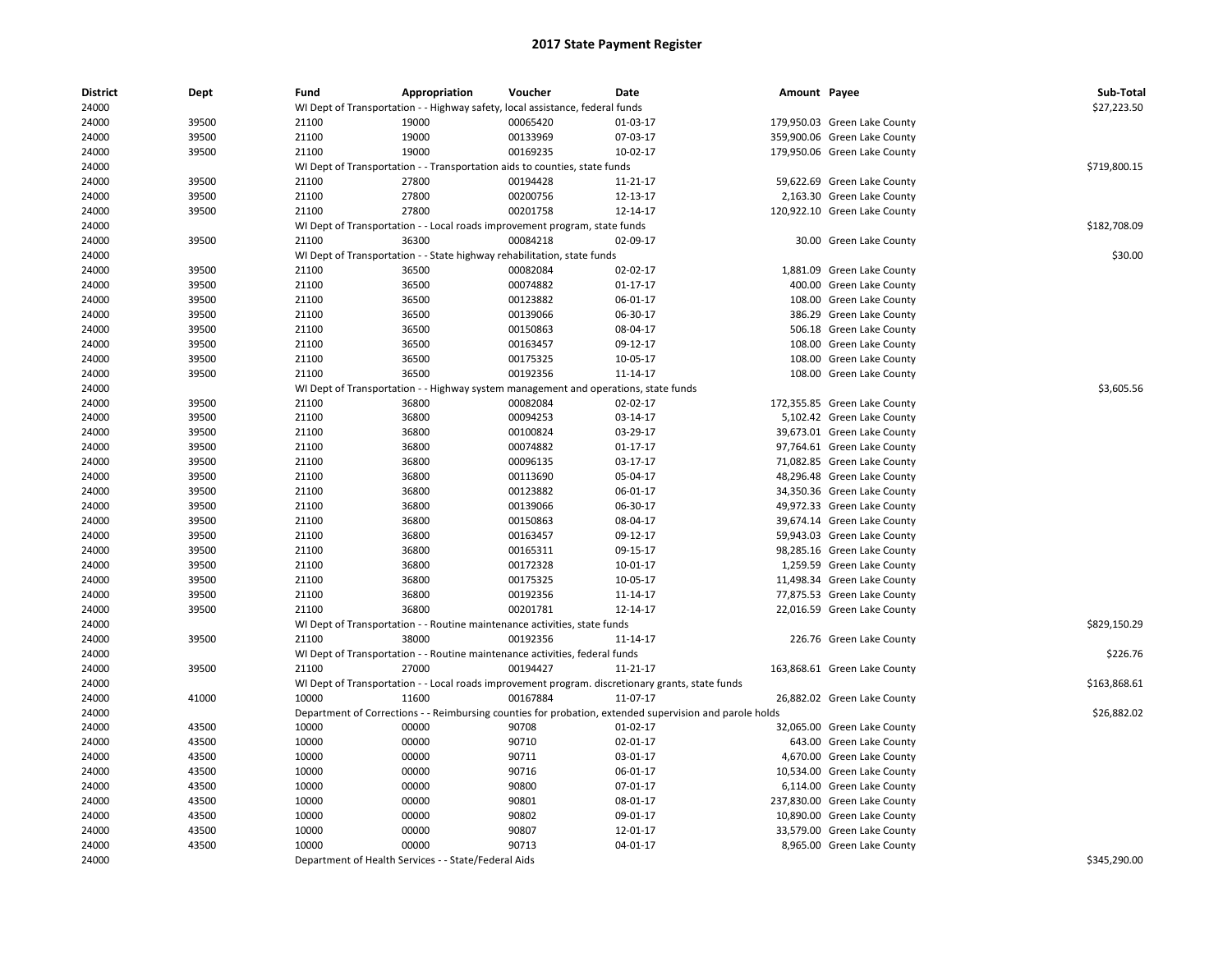| <b>District</b> | Dept  | Fund                                  | Appropriation                                                    | Voucher                                                                                   | Date                                                                                           | Amount Payee |                             | Sub-Total   |
|-----------------|-------|---------------------------------------|------------------------------------------------------------------|-------------------------------------------------------------------------------------------|------------------------------------------------------------------------------------------------|--------------|-----------------------------|-------------|
| 24000           | 45500 | 10000                                 | 21700                                                            | 00035250                                                                                  | $10-02-17$                                                                                     |              | 23,116.67 Green Lake County |             |
| 24000           | 45500 | 10000                                 | 21700                                                            | 00036202                                                                                  | 10-23-17                                                                                       |              | 11,923.02 Green Lake County |             |
| 24000           |       | Department of Justice - - Drug courts |                                                                  |                                                                                           |                                                                                                |              |                             | \$35,039.69 |
| 24000           | 45500 | 10000                                 | 22100                                                            | 00035903                                                                                  | 10-13-17                                                                                       |              | 1,870.00 Green Lake County  |             |
| 24000           |       |                                       |                                                                  | Department of Justice - - Crime laboratories; deoxyribonucleic acid analysis              |                                                                                                |              |                             | \$1,870.00  |
| 24000           | 45500 | 10000                                 | 23100                                                            | 00032362                                                                                  | 08-02-17                                                                                       |              | 1,390.77 Green Lake County  |             |
| 24000           | 45500 | 10000                                 | 23100                                                            | 00032372                                                                                  | 08-02-17                                                                                       |              | 1,588.35 Green Lake County  |             |
| 24000           | 45500 | 10000                                 | 23100                                                            | 00038646                                                                                  | 12-12-17                                                                                       |              | 4,480.00 Green Lake County  |             |
| 24000           |       |                                       |                                                                  | Department of Justice - - Law enforcement training fund, local assistance                 |                                                                                                |              |                             | \$7,459.12  |
| 24000           | 45500 | 10000                                 | 24100                                                            | 00018381                                                                                  | 05-05-17                                                                                       |              | 1,371.24 Green Lake County  |             |
| 24000           | 45500 | 10000                                 | 24100                                                            | 00026703                                                                                  | 04-14-17                                                                                       |              | 4,413.34 Green Lake County  |             |
| 24000           | 45500 | 10000                                 | 24100                                                            | 00035593                                                                                  | 10-04-17                                                                                       |              | 60.82 Green Lake County     |             |
| 24000           | 45500 | 10000                                 | 24100                                                            | 00037774                                                                                  | 11-21-17                                                                                       |              | 1,249.93 Green Lake County  |             |
| 24000           |       |                                       | Department of Justice - - Federal aid, state operations          |                                                                                           |                                                                                                |              |                             | \$7,095.33  |
| 24000           | 45500 | 10000                                 | 25100                                                            | 00023252                                                                                  | 02-06-17                                                                                       |              | 15,606.00 Green Lake County |             |
| 24000           | 45500 | 10000                                 | 25100                                                            | 00029044                                                                                  | 06-02-17                                                                                       |              | 5,891.70 Green Lake County  |             |
| 24000           | 45500 | 10000                                 | 25100                                                            | 00037729                                                                                  | 11-20-17                                                                                       |              | 12,144.47 Green Lake County |             |
| 24000           |       |                                       | Department of Justice - - Federal aid, local assistance          |                                                                                           |                                                                                                |              |                             | \$33,642.17 |
| 24000           | 45500 | 10000                                 | 28400                                                            | 00031528                                                                                  | 07-14-17                                                                                       |              | 82.00 Green Lake County     |             |
| 24000           |       |                                       | Department of Justice - - Internet Crimes Against Childr         |                                                                                           |                                                                                                |              |                             | \$82.00     |
| 24000           | 45500 | 10000                                 | 53200                                                            | 00024957                                                                                  | 03-03-17                                                                                       |              | 15,938.21 Green Lake County |             |
| 24000           | 45500 | 10000                                 | 53200                                                            | 00031702                                                                                  | 07-20-17                                                                                       |              | 16,323.03 Green Lake County |             |
| 24000           |       |                                       |                                                                  | Department of Justice - - Crime victim and witness assistance surcharge, general services |                                                                                                |              |                             | \$32,261.24 |
| 24000           | 46500 | 10000                                 | 30800                                                            | 00021620                                                                                  | 02-06-17                                                                                       |              | 533.90 Green Lake County    |             |
| 24000           |       |                                       | Department of Military Affairs - - Emergency response equipment  |                                                                                           |                                                                                                |              |                             | \$533.90    |
| 24000           | 46500 | 10000                                 | 34200                                                            | 00030719                                                                                  | 08-23-17                                                                                       |              | 8,802.62 Green Lake County  |             |
| 24000           |       |                                       | Department of Military Affairs - - Federal aid, local assistance |                                                                                           |                                                                                                |              |                             | \$8,802.62  |
| 24000           | 46500 | 27200                                 | 36400                                                            | 00027677                                                                                  | 06-14-17                                                                                       |              | 4,597.54 Green Lake County  |             |
| 24000           |       |                                       |                                                                  |                                                                                           | Department of Military Affairs - - Division of emergency management; petroleum inspection fund |              |                             | \$4,597.54  |
| 24000           | 48500 | 15200                                 | 12700                                                            | 00024191                                                                                  | 01-24-17                                                                                       |              | 292.30 Green Lake County    |             |
| 24000           | 48500 | 15200                                 | 12700                                                            | 00031950                                                                                  | 06-29-17                                                                                       |              | 297.50 Green Lake County    |             |
| 24000           |       |                                       | Department of Veterans Affairs - - Grants to counties            |                                                                                           |                                                                                                |              |                             | \$589.80    |
| 24000           | 48500 | 58200                                 | 26700                                                            | 00024191                                                                                  | 01-24-17                                                                                       |              | 1,315.35 Green Lake County  |             |
| 24000           | 48500 | 58200                                 | 26700                                                            | 00031950                                                                                  | 06-29-17                                                                                       |              | 1,338.75 Green Lake County  |             |
| 24000           |       |                                       | Department of Veterans Affairs - - County grants                 |                                                                                           |                                                                                                |              |                             | \$2,654.10  |
| 24000           | 48500 | 58200                                 | 28000                                                            | 00037708                                                                                  | 10-25-17                                                                                       |              | 1,933.41 Green Lake County  |             |
| 24000           |       |                                       | Department of Veterans Affairs - - Transportation payment        |                                                                                           |                                                                                                |              |                             | \$1,933.41  |
| 24000           | 48500 | 58300                                 | 37000                                                            | 00024191                                                                                  | 01-24-17                                                                                       |              | 1,315.35 Green Lake County  |             |
| 24000           | 48500 | 58300                                 | 37000                                                            | 00031950                                                                                  | 06-29-17                                                                                       |              | 1,338.75 Green Lake County  |             |
| 24000           |       |                                       | Department of Veterans Affairs - - County grants                 |                                                                                           |                                                                                                |              |                             | \$2,654.10  |
| 24000           | 50500 | 10000                                 | 15500                                                            | 00043738                                                                                  | 02-28-17                                                                                       |              | 7,260.38 Green Lake County  |             |
| 24000           | 50500 | 10000                                 | 15500                                                            | 00046121                                                                                  | 03-28-17                                                                                       |              | 3,386.58 Green Lake County  |             |
| 24000           | 50500 | 10000                                 | 15500                                                            | 00048874                                                                                  | 04-28-17                                                                                       |              | 4,582.78 Green Lake County  |             |
| 24000           | 50500 | 10000                                 | 15500                                                            | 00050372                                                                                  | 05-15-17                                                                                       |              | 1,102.09 Green Lake County  |             |
| 24000           | 50500 | 10000                                 | 15500                                                            | 00068700                                                                                  | 12-28-17                                                                                       |              | 5,502.50 Green Lake County  |             |
| 24000           |       | Department of Administration          |                                                                  | - Federal aid; local assistance                                                           |                                                                                                |              |                             | \$21.834.33 |
| 24000           | 50500 | 23500                                 | 37100                                                            | 00043738                                                                                  | 02-28-17                                                                                       |              | 5,969.14 Green Lake County  |             |
| 24000           | 50500 | 23500                                 | 37100                                                            | 00046121                                                                                  | 03-28-17                                                                                       |              | 1,906.82 Green Lake County  |             |
| 24000           | 50500 | 23500                                 | 37100                                                            | 00048874                                                                                  | 04-28-17                                                                                       |              | 1,528.06 Green Lake County  |             |
| 24000           | 50500 | 23500                                 | 37100                                                            | 00050372                                                                                  | 05-15-17                                                                                       |              | 618.66 Green Lake County    |             |
| 24000           | 50500 | 23500                                 | 37100                                                            | 00053058                                                                                  | 06-14-17                                                                                       |              | 441.60 Green Lake County    |             |
| 24000           | 50500 | 23500                                 | 37100                                                            | 00061463                                                                                  | 09-28-17                                                                                       |              | 240.50 Green Lake County    |             |
|                 |       |                                       |                                                                  |                                                                                           |                                                                                                |              |                             |             |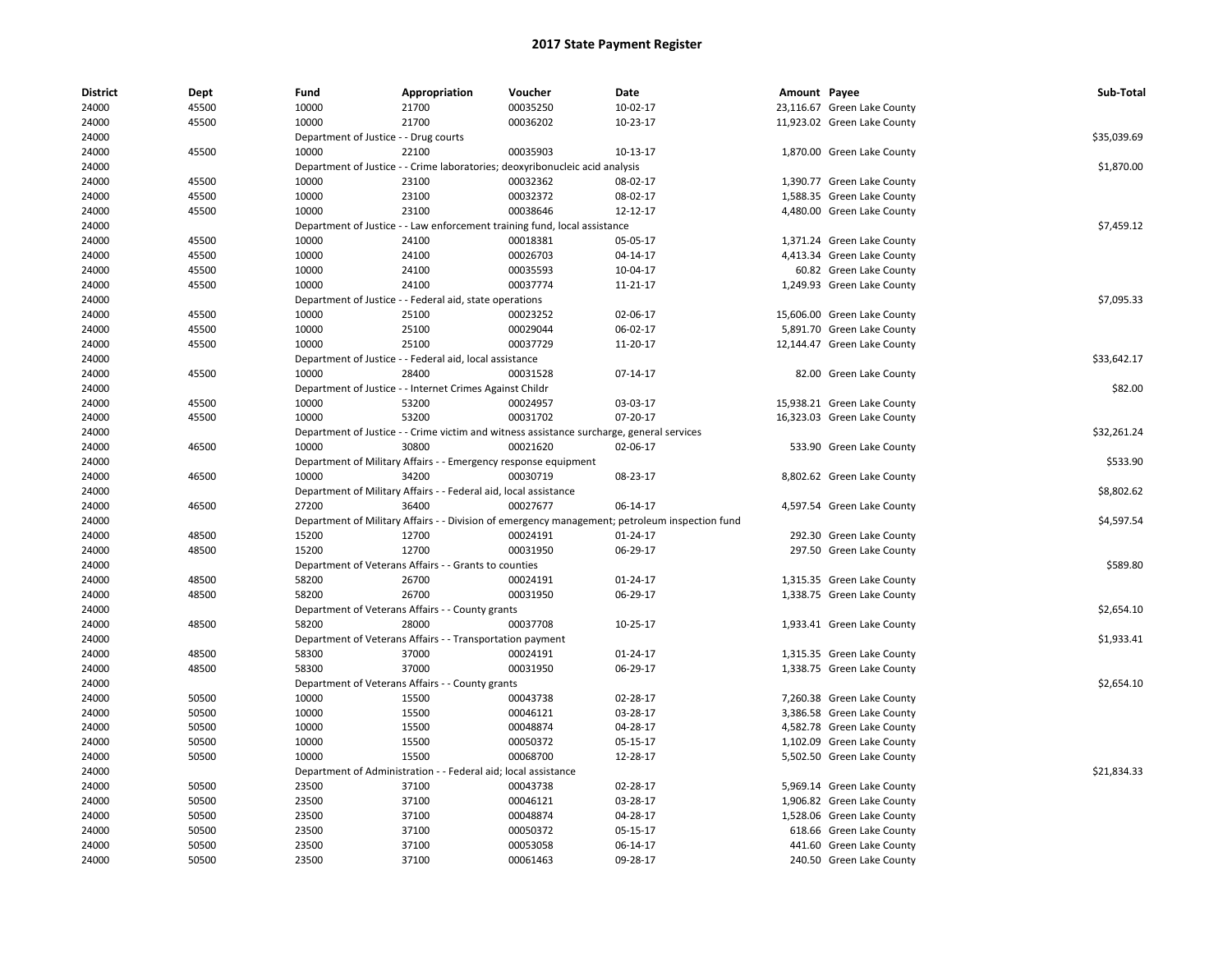| <b>District</b> | Dept  | Fund  | Appropriation                                                                    | Voucher  | Date     | Amount Payee |                                | Sub-Total      |  |  |
|-----------------|-------|-------|----------------------------------------------------------------------------------|----------|----------|--------------|--------------------------------|----------------|--|--|
| 24000           | 50500 | 23500 | 37100                                                                            | 00068700 | 12-28-17 |              | 6,914.70 Green Lake County     |                |  |  |
| 24000           |       |       | Department of Administration - - Low-income assistance grants                    |          |          |              |                                | \$17,619.48    |  |  |
| 24000           | 50500 | 26900 | 16600                                                                            | 00041076 | 02-07-17 |              | 1,000.00 Green Lake County     |                |  |  |
| 24000           | 50500 | 26900 | 16600                                                                            | 00042977 | 02-21-17 |              | 71,648.00 Green Lake County    |                |  |  |
| 24000           | 50500 | 26900 | 16600                                                                            | 00045432 | 03-24-17 |              | 25,000.00 Green Lake County    |                |  |  |
| 24000           |       |       | Department of Administration - - Land                                            |          |          |              |                                |                |  |  |
| 24000           | 51000 | 10000 | 12000                                                                            | 00000258 | 01-13-17 |              | 4,998.00 Green Lake County     |                |  |  |
| 24000           |       |       | Elections Commission - - Recount fees                                            |          |          |              |                                |                |  |  |
| 24000           | 83500 | 10000 | 10500                                                                            | 00020873 | 07-24-17 |              | 10,531.64 Green Lake County    |                |  |  |
| 24000           | 83500 | 10000 | 10500                                                                            | 00023891 | 11-20-17 |              | 59,679.29 Green Lake County    |                |  |  |
| 24000           |       |       | Shared Revenue and Tax Relief - - County and municipal aid account               |          |          |              |                                |                |  |  |
| 24000           | 83500 | 10000 | 10900                                                                            | 00017338 | 07-24-17 |              | 14,711.00 Green Lake County    |                |  |  |
| 24000           |       |       | Shared Revenue and Tax Relief - - State aid; tax exempt property                 |          |          |              |                                | \$14,711.00    |  |  |
| 24000           | 83500 | 10000 | 11000                                                                            | 00020873 | 07-24-17 |              | 6,648.10 Green Lake County     |                |  |  |
| 24000           | 83500 | 10000 | 11000                                                                            | 00023891 | 11-20-17 |              | 43,946.12 Green Lake County    |                |  |  |
| 24000           |       |       | Shared Revenue and Tax Relief - - Public utility distribution account            |          |          |              |                                | \$50,594.22    |  |  |
| 24000           | 83500 | 10000 | 30200                                                                            | 00020095 | 07-24-17 |              | 631,721.12 Green Lake County   |                |  |  |
| 24000           | 83500 | 10000 | 30200                                                                            | 00022140 | 07-24-17 |              | 3,283,547.11 Green Lake County |                |  |  |
| 24000           |       |       | Shared Revenue and Tax Relief - - School levy tax credit and first dollar credit |          |          |              |                                | \$3,915,268.23 |  |  |
| 24000           | 83500 | 52100 | 36300                                                                            | 00016145 | 03-27-17 |              | 638,331.25 Green Lake County   |                |  |  |
| 24000           |       |       | Shared Revenue and Tax Relief - - Lottery and gaming credit                      |          |          |              |                                | \$638,331.25   |  |  |
| 24000 Total     |       |       |                                                                                  |          |          |              |                                | \$7,673,735.79 |  |  |
|                 |       |       |                                                                                  |          |          |              |                                |                |  |  |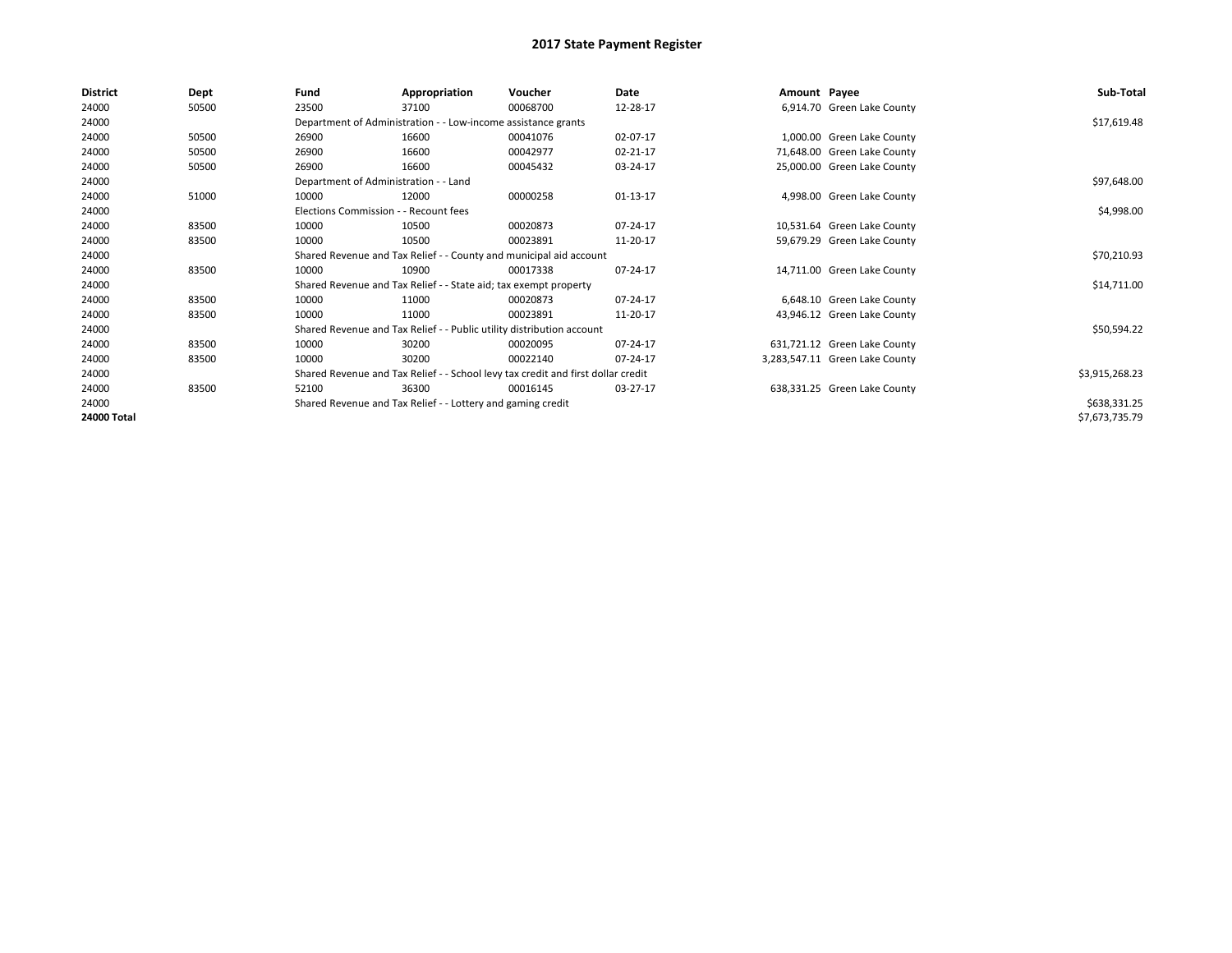| District    | Dept  | Fund  | Appropriation                                                                    | Voucher  | Date     | Amount Payee |                          | Sub-Total   |
|-------------|-------|-------|----------------------------------------------------------------------------------|----------|----------|--------------|--------------------------|-------------|
| 24002       | 16500 | 10000 | 22500                                                                            | 00011083 | 06-26-17 |              | 4,274.93 Town Of Berlin  |             |
| 24002       |       |       | Dept of Safety & Prof Services - - Fire dues distribution                        |          |          |              |                          | \$4,274.93  |
| 24002       | 37000 | 10000 | 50300                                                                            | 00142406 | 04-21-17 |              | 13.86 Town Of Berlin     |             |
| 24002       |       |       | Dept of Natural Resources - - Aids in lieu of taxes - general fund               |          |          |              |                          | \$13.86     |
| 24002       | 37000 | 21200 | 57900                                                                            | 00142407 | 04-21-17 |              | 55.09 Town Of Berlin     |             |
| 24002       |       |       | Dept of Natural Resources - - Aids in lieu of taxes - sum sufficient             |          |          |              |                          | \$55.09     |
| 24002       | 39500 | 21100 | 19100                                                                            | 00066104 | 01-03-17 |              | 16,614.09 Town Of Berlin |             |
| 24002       | 39500 | 21100 | 19100                                                                            | 00097227 | 04-03-17 |              | 16.614.09 Town Of Berlin |             |
| 24002       | 39500 | 21100 | 19100                                                                            | 00134653 | 07-03-17 |              | 16,614.09 Town Of Berlin |             |
| 24002       | 39500 | 21100 | 19100                                                                            | 00169919 | 10-02-17 |              | 16,614.09 Town Of Berlin |             |
| 24002       |       |       | WI Dept of Transportation - - Transportation aids to municipalities, state funds |          |          |              |                          | \$66,456.36 |
| 24002       | 83500 | 10000 | 10500                                                                            | 00020857 | 07-24-17 |              | 2,100.82 Town Of Berlin  |             |
| 24002       | 83500 | 10000 | 10500                                                                            | 00023875 | 11-20-17 |              | 11.904.65 Town Of Berlin |             |
| 24002       |       |       | Shared Revenue and Tax Relief - - County and municipal aid account               |          |          |              |                          | \$14,005.47 |
| 24002 Total |       |       |                                                                                  |          |          |              |                          | \$84,805.71 |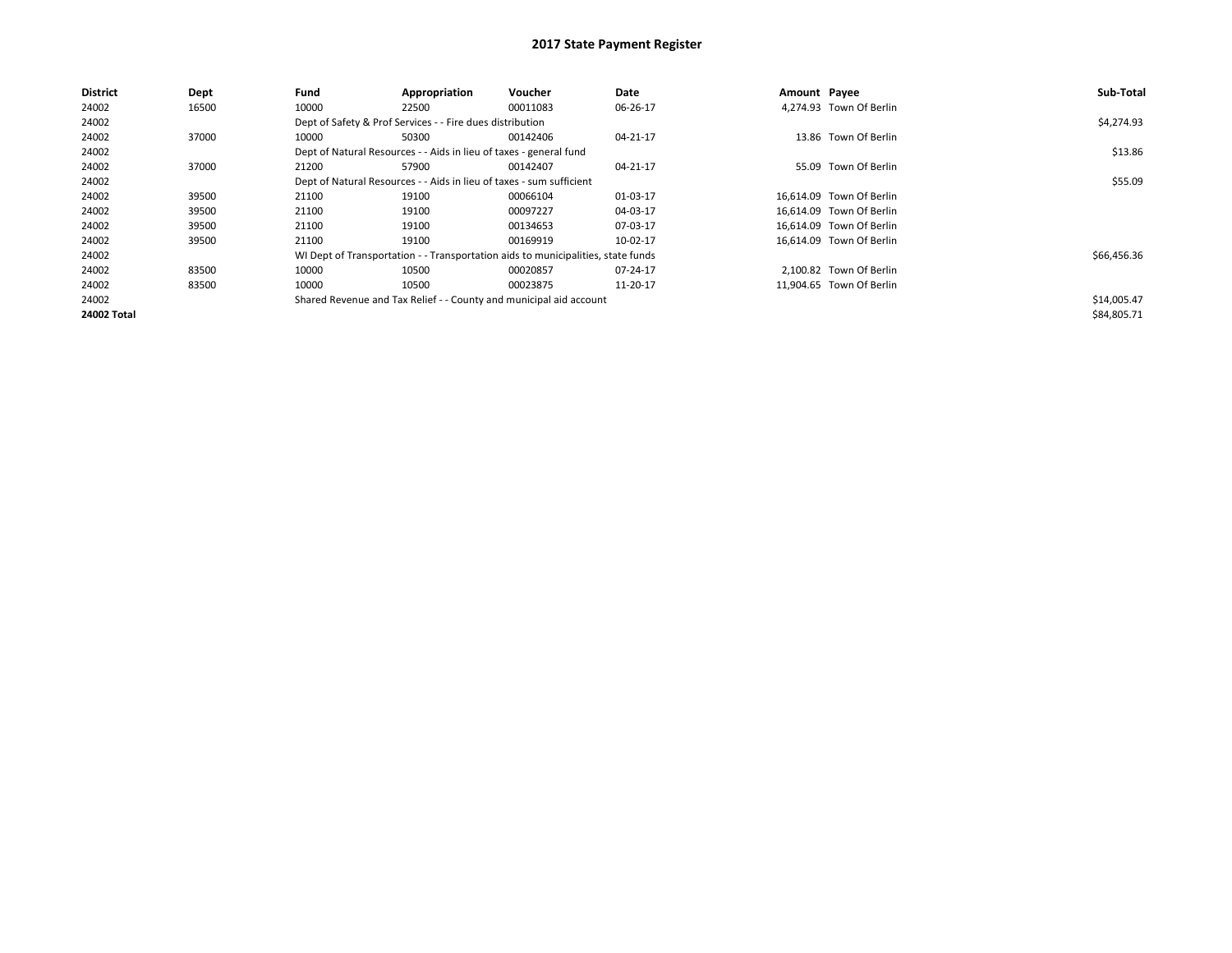| <b>District</b>    | Dept  | Fund                                                                             | Appropriation                                                                      | Voucher  | Date                                                                                                         | Amount Payee |                            | Sub-Total    |
|--------------------|-------|----------------------------------------------------------------------------------|------------------------------------------------------------------------------------|----------|--------------------------------------------------------------------------------------------------------------|--------------|----------------------------|--------------|
| 24004              | 16500 | 10000                                                                            | 22500                                                                              | 00011084 | 06-26-17                                                                                                     |              | 11,870.01 Town Of Brooklyn |              |
| 24004              |       |                                                                                  | Dept of Safety & Prof Services - - Fire dues distribution                          |          |                                                                                                              |              |                            | \$11,870.01  |
| 24004              | 37000 | 10000                                                                            | 50300                                                                              | 00125998 | 02-06-17                                                                                                     |              | 5,120.53 Town Of Brooklyn  |              |
| 24004              | 37000 | 10000                                                                            | 50300                                                                              | 00125999 | 02-06-17                                                                                                     |              | 52.99 Town Of Brooklyn     |              |
| 24004              |       |                                                                                  | Dept of Natural Resources - - Aids in lieu of taxes - general fund                 |          |                                                                                                              |              |                            | \$5,173.52   |
| 24004              | 37000 | 21200                                                                            | 16600                                                                              | 00157422 | 06-19-17                                                                                                     |              | 101.38 Town Of Brooklyn    |              |
| 24004              |       | Dept of Natural Resources - - General program operations - state funds; forestry | \$101.38                                                                           |          |                                                                                                              |              |                            |              |
| 24004              | 37000 | 21200                                                                            | 57100                                                                              | 00157422 | 06-19-17                                                                                                     |              | 46.40 Town Of Brooklyn     |              |
| 24004              |       |                                                                                  |                                                                                    |          | Dept of Natural Resources - - Resource aids -- county forests, forest croplands and managed forest land aids |              |                            | \$46.40      |
| 24004              | 37000 | 21200                                                                            | 58900                                                                              | 00157422 | 06-19-17                                                                                                     |              | 466.35 Town Of Brooklyn    |              |
| 24004              |       |                                                                                  | Dept of Natural Resources - - Resource aids - distribution of closed acreage fees. |          |                                                                                                              |              |                            | \$466.35     |
| 24004              | 37000 | 27400                                                                            | 67000                                                                              | 00154422 | 06-01-17                                                                                                     |              | 2,571.27 Town Of Brooklyn  |              |
| 24004              |       | Dept of Natural Resources - - Financial assistance for responsible units         | \$2,571.27                                                                         |          |                                                                                                              |              |                            |              |
| 24004              | 39500 | 21100                                                                            | 19100                                                                              | 00066105 | 01-03-17                                                                                                     |              | 26,115.72 Town Of Brooklyn |              |
| 24004              | 39500 | 21100                                                                            | 19100                                                                              | 00097228 | 04-03-17                                                                                                     |              | 26,115.72 Town Of Brooklyn |              |
| 24004              | 39500 | 21100                                                                            | 19100                                                                              | 00134654 | 07-03-17                                                                                                     |              | 26,115.72 Town Of Brooklyn |              |
| 24004              | 39500 | 21100                                                                            | 19100                                                                              | 00169920 | 10-02-17                                                                                                     |              | 26,115.72 Town Of Brooklyn |              |
| 24004              |       |                                                                                  | WI Dept of Transportation - - Transportation aids to municipalities, state funds   |          |                                                                                                              |              |                            | \$104,462.88 |
| 24004              | 83500 | 10000                                                                            | 10500                                                                              | 00020858 | 07-24-17                                                                                                     |              | 3,872.38 Town Of Brooklyn  |              |
| 24004              | 83500 | 10000                                                                            | 10500                                                                              | 00023876 | 11-20-17                                                                                                     |              | 21,943.46 Town Of Brooklyn |              |
| 24004              |       |                                                                                  | Shared Revenue and Tax Relief - - County and municipal aid account                 |          |                                                                                                              |              |                            | \$25,815.84  |
| 24004              | 83500 | 10000                                                                            | 10900                                                                              | 00017989 | 07-24-17                                                                                                     |              | 154.00 Town Of Brooklyn    |              |
| 24004              |       |                                                                                  | Shared Revenue and Tax Relief - - State aid; tax exempt property                   |          |                                                                                                              |              |                            | \$154.00     |
| 24004              | 83500 | 10000                                                                            | 11000                                                                              | 00020858 | 07-24-17                                                                                                     |              | 116.40 Town Of Brooklyn    |              |
| 24004              | 83500 | 10000                                                                            | 11000                                                                              | 00023876 | 11-20-17                                                                                                     |              | 678.36 Town Of Brooklyn    |              |
| 24004              |       |                                                                                  | Shared Revenue and Tax Relief - - Public utility distribution account              |          |                                                                                                              |              |                            | \$794.76     |
| 24004              | 83500 | 52100                                                                            | 36300                                                                              | 00015814 | 03-27-17                                                                                                     |              | 1,862.28 Town Of Brooklyn  |              |
| 24004              |       |                                                                                  | Shared Revenue and Tax Relief - - Lottery and gaming credit                        |          |                                                                                                              |              |                            | \$1,862.28   |
| <b>24004 Total</b> |       |                                                                                  |                                                                                    |          |                                                                                                              |              |                            | \$153,318.69 |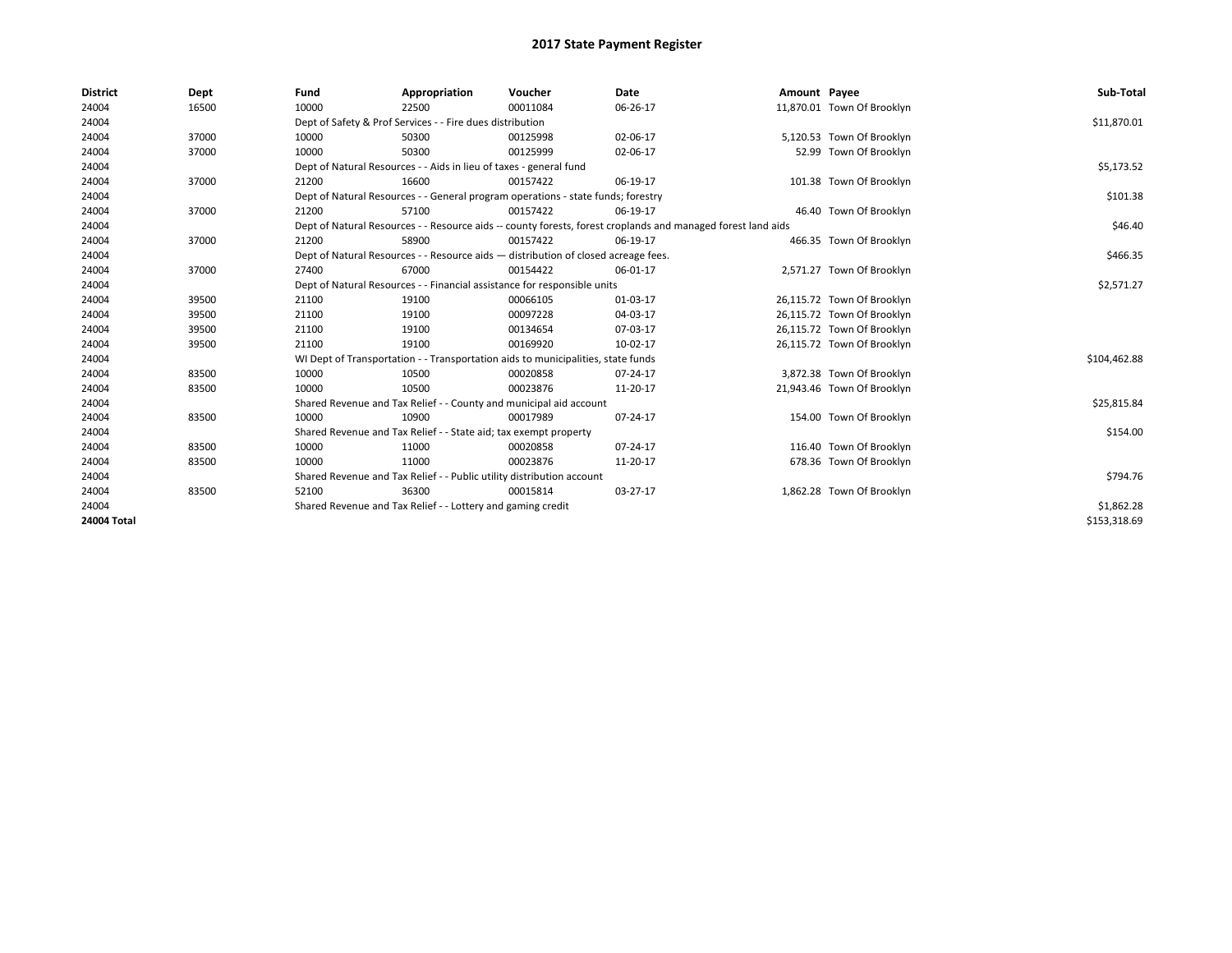| <b>District</b> | Dept  | Fund  | Appropriation                                                                                                | Voucher  | Date     | Amount Payee |                              | Sub-Total    |  |  |
|-----------------|-------|-------|--------------------------------------------------------------------------------------------------------------|----------|----------|--------------|------------------------------|--------------|--|--|
| 24006           | 16500 | 10000 | 22500                                                                                                        | 00011085 | 06-26-17 |              | 10,728.34 Town Of Green Lake |              |  |  |
| 24006           |       |       | Dept of Safety & Prof Services - - Fire dues distribution                                                    |          |          |              |                              | \$10,728.34  |  |  |
| 24006           | 37000 | 10000 | 50300                                                                                                        | 00126294 | 02-06-17 |              | 1,805.40 Town Of Green Lake  |              |  |  |
| 24006           | 37000 | 10000 | 50300                                                                                                        | 00143969 | 04-21-17 |              | 94.83 Town Of Green Lake     |              |  |  |
| 24006           | 37000 | 10000 | 50300                                                                                                        | 00143970 | 04-21-17 |              | 6.40 Town Of Green Lake      |              |  |  |
| 24006           |       |       | Dept of Natural Resources - - Aids in lieu of taxes - general fund                                           |          |          |              |                              | \$1,906.63   |  |  |
| 24006           | 37000 | 21200 | 16600                                                                                                        | 00157423 | 06-19-17 |              | 8.74 Town Of Green Lake      |              |  |  |
| 24006           |       |       | Dept of Natural Resources - - General program operations - state funds; forestry                             |          |          |              |                              | \$8.74       |  |  |
| 24006           | 37000 | 21200 | 57100                                                                                                        | 00157423 | 06-19-17 |              | 4.00 Town Of Green Lake      |              |  |  |
| 24006           |       |       | Dept of Natural Resources - - Resource aids -- county forests, forest croplands and managed forest land aids |          |          |              |                              |              |  |  |
| 24006           | 37000 | 21200 | 57900                                                                                                        | 00143967 | 04-21-17 |              | 0.64 Town Of Green Lake      |              |  |  |
| 24006           | 37000 | 21200 | 57900                                                                                                        | 00143968 | 04-21-17 |              | 0.10 Town Of Green Lake      |              |  |  |
| 24006           |       |       | Dept of Natural Resources - - Aids in lieu of taxes - sum sufficient                                         |          |          |              |                              |              |  |  |
| 24006           | 37000 | 21200 | 58900                                                                                                        | 00157423 | 06-19-17 |              | 40.20 Town Of Green Lake     |              |  |  |
| 24006           |       |       | Dept of Natural Resources - - Resource aids - distribution of closed acreage fees.                           |          |          |              |                              |              |  |  |
| 24006           | 37000 | 27400 | 67000                                                                                                        | 00154037 | 06-01-17 |              | 991.27 Town Of Green Lake    |              |  |  |
| 24006           |       |       | Dept of Natural Resources - - Financial assistance for responsible units                                     |          |          |              |                              |              |  |  |
| 24006           | 37000 | 36300 | TA100                                                                                                        | 00127094 | 02-09-17 |              | 5,562.50 Town Of Green Lake  |              |  |  |
| 24006           |       |       | Dept of Natural Resources - - LAND ACQUISITION                                                               |          |          |              |                              | \$5,562.50   |  |  |
| 24006           | 39500 | 21100 | 19100                                                                                                        | 00066106 | 01-03-17 |              | 29,016.85 Town Of Green Lake |              |  |  |
| 24006           | 39500 | 21100 | 19100                                                                                                        | 00097229 | 04-03-17 |              | 29.016.85 Town Of Green Lake |              |  |  |
| 24006           | 39500 | 21100 | 19100                                                                                                        | 00134655 | 07-03-17 |              | 29,016.85 Town Of Green Lake |              |  |  |
| 24006           | 39500 | 21100 | 19100                                                                                                        | 00169921 | 10-02-17 |              | 29,016.87 Town Of Green Lake |              |  |  |
| 24006           |       |       | WI Dept of Transportation - - Transportation aids to municipalities, state funds                             |          |          |              |                              | \$116,067.42 |  |  |
| 24006           | 83500 | 10000 | 10500                                                                                                        | 00020859 | 07-24-17 |              | 2,667.84 Town Of Green Lake  |              |  |  |
| 24006           | 83500 | 10000 | 10500                                                                                                        | 00023877 | 11-20-17 |              | 15,117.75 Town Of Green Lake |              |  |  |
| 24006           |       |       | Shared Revenue and Tax Relief - - County and municipal aid account                                           |          |          |              |                              | \$17,785.59  |  |  |
| 24006           | 83500 | 10000 | 10900                                                                                                        | 00017990 | 07-24-17 |              | 5.00 Town Of Green Lake      |              |  |  |
| 24006           |       |       | Shared Revenue and Tax Relief - - State aid; tax exempt property                                             |          |          |              |                              | \$5.00       |  |  |
| 24006           | 83500 | 10000 | 11000                                                                                                        | 00020859 | 07-24-17 |              | 1.313.85 Town Of Green Lake  |              |  |  |
| 24006           | 83500 | 10000 | 11000                                                                                                        | 00023877 | 11-20-17 |              | 7,621.72 Town Of Green Lake  |              |  |  |
| 24006           |       |       | Shared Revenue and Tax Relief - - Public utility distribution account                                        |          |          |              |                              | \$8,935.57   |  |  |
| 24006 Total     |       |       |                                                                                                              |          |          |              |                              | \$162,036.00 |  |  |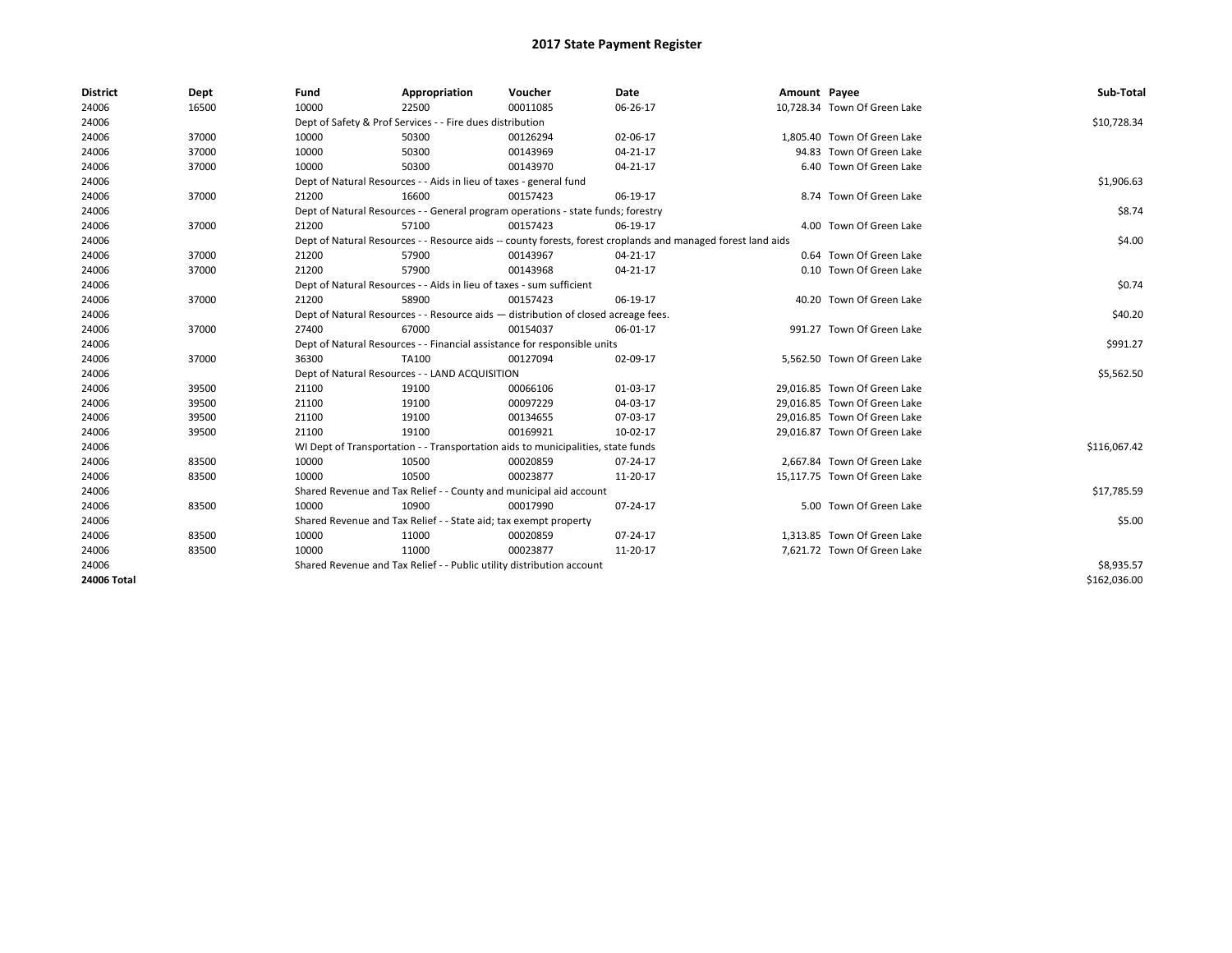| <b>District</b>    | Dept  | Fund                                                                               | Appropriation                                                                                                | Voucher  | Date     | Amount Payee |                            | Sub-Total   |  |  |
|--------------------|-------|------------------------------------------------------------------------------------|--------------------------------------------------------------------------------------------------------------|----------|----------|--------------|----------------------------|-------------|--|--|
| 24008              | 16500 | 10000                                                                              | 22500                                                                                                        | 00011086 | 06-26-17 |              | 2,113.03 Town Of Kingston  |             |  |  |
| 24008              |       |                                                                                    | Dept of Safety & Prof Services - - Fire dues distribution                                                    |          |          |              |                            | \$2,113.03  |  |  |
| 24008              | 37000 | 10000                                                                              | 50300                                                                                                        | 00126349 | 02-06-17 |              | 470.32 Town Of Kingston    |             |  |  |
| 24008              | 37000 | 10000                                                                              | 50300                                                                                                        | 00144122 | 04-21-17 |              | 1,824.76 Town Of Kingston  |             |  |  |
| 24008              |       |                                                                                    | Dept of Natural Resources - - Aids in lieu of taxes - general fund                                           |          |          |              |                            |             |  |  |
| 24008              | 37000 | 21200                                                                              | 16600                                                                                                        | 00157424 | 06-19-17 |              | 181.78 Town Of Kingston    |             |  |  |
| 24008              |       |                                                                                    | Dept of Natural Resources - - General program operations - state funds; forestry                             |          |          |              |                            |             |  |  |
| 24008              | 37000 | 21200                                                                              | 57100                                                                                                        | 00157424 | 06-19-17 |              | 83.20 Town Of Kingston     |             |  |  |
| 24008              |       |                                                                                    | Dept of Natural Resources - - Resource aids -- county forests, forest croplands and managed forest land aids |          |          |              |                            |             |  |  |
| 24008              | 37000 | 21200                                                                              | 57900                                                                                                        | 00144121 | 04-21-17 |              | 720.74 Town Of Kingston    |             |  |  |
| 24008              |       |                                                                                    | Dept of Natural Resources - - Aids in lieu of taxes - sum sufficient                                         |          |          |              |                            |             |  |  |
| 24008              | 37000 | 21200                                                                              | 58900                                                                                                        | 00157424 | 06-19-17 |              | 836.20 Town Of Kingston    |             |  |  |
| 24008              |       | Dept of Natural Resources - - Resource aids - distribution of closed acreage fees. | \$836.20                                                                                                     |          |          |              |                            |             |  |  |
| 24008              | 37000 | 27400                                                                              | 67000                                                                                                        | 00154796 | 06-01-17 |              | 2,888.22 Town Of Kingston  |             |  |  |
| 24008              |       |                                                                                    | Dept of Natural Resources - - Financial assistance for responsible units                                     |          |          |              |                            | \$2,888.22  |  |  |
| 24008              | 39500 | 21100                                                                              | 19100                                                                                                        | 00066107 | 01-03-17 |              | 9,710.82 Town Of Kingston  |             |  |  |
| 24008              | 39500 | 21100                                                                              | 19100                                                                                                        | 00097230 | 04-03-17 |              | 9,710.82 Town Of Kingston  |             |  |  |
| 24008              | 39500 | 21100                                                                              | 19100                                                                                                        | 00134656 | 07-03-17 |              | 9,710.82 Town Of Kingston  |             |  |  |
| 24008              | 39500 | 21100                                                                              | 19100                                                                                                        | 00169922 | 10-02-17 |              | 9,710.82 Town Of Kingston  |             |  |  |
| 24008              |       |                                                                                    | WI Dept of Transportation - - Transportation aids to municipalities, state funds                             |          |          |              |                            | \$38,843.28 |  |  |
| 24008              | 83500 | 10000                                                                              | 10500                                                                                                        | 00020860 | 07-24-17 |              | 6,071.48 Town Of Kingston  |             |  |  |
| 24008              | 83500 | 10000                                                                              | 10500                                                                                                        | 00023878 | 11-20-17 |              | 34,405.03 Town Of Kingston |             |  |  |
| 24008              |       |                                                                                    | Shared Revenue and Tax Relief - - County and municipal aid account                                           |          |          |              |                            | \$40,476.51 |  |  |
| 24008              | 83500 | 10000                                                                              | 10900                                                                                                        | 00017991 | 07-24-17 |              | 12.00 Town Of Kingston     |             |  |  |
| 24008              |       |                                                                                    | Shared Revenue and Tax Relief - - State aid; tax exempt property                                             |          |          |              |                            | \$12.00     |  |  |
| 24008              | 83500 | 10000                                                                              | 11000                                                                                                        | 00020860 | 07-24-17 |              | 57.95 Town Of Kingston     |             |  |  |
| 24008              | 83500 | 10000                                                                              | 11000                                                                                                        | 00023878 | 11-20-17 |              | 305.97 Town Of Kingston    |             |  |  |
| 24008              |       | Shared Revenue and Tax Relief - - Public utility distribution account              |                                                                                                              | \$363.92 |          |              |                            |             |  |  |
| <b>24008 Total</b> |       |                                                                                    |                                                                                                              |          |          |              |                            | \$88,813.96 |  |  |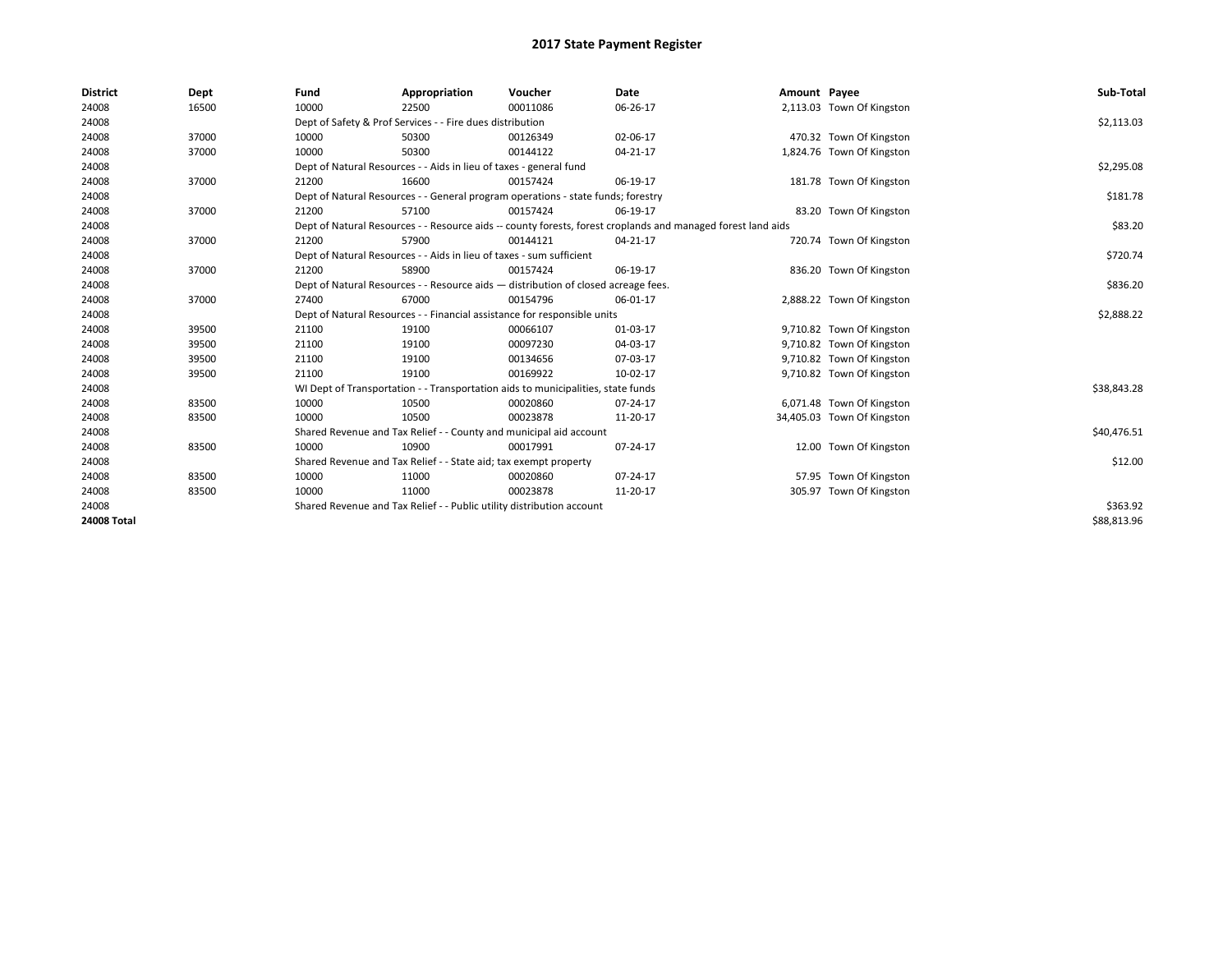| <b>District</b> | Dept  | Fund                                                                 | Appropriation                                                                    | Voucher  | Date     | Amount Payee |                            | Sub-Total   |
|-----------------|-------|----------------------------------------------------------------------|----------------------------------------------------------------------------------|----------|----------|--------------|----------------------------|-------------|
| 24010           | 16500 | 10000                                                                | 22500                                                                            | 00011087 | 06-26-17 |              | 2,109.98 Town Of Mackford  |             |
| 24010           |       |                                                                      | Dept of Safety & Prof Services - - Fire dues distribution                        |          |          |              |                            | \$2,109.98  |
| 24010           | 37000 | 10000                                                                | 50300                                                                            | 00142440 | 04-21-17 |              | 15.50 Town Of Mackford     |             |
| 24010           |       |                                                                      | Dept of Natural Resources - - Aids in lieu of taxes - general fund               |          |          |              |                            | \$15.50     |
| 24010           | 37000 | 21200                                                                | 57900                                                                            | 00142441 | 04-21-17 |              | 67.32 Town Of Mackford     |             |
| 24010           |       | Dept of Natural Resources - - Aids in lieu of taxes - sum sufficient |                                                                                  | \$67.32  |          |              |                            |             |
| 24010           | 37000 | 27400                                                                | 67000                                                                            | 00154847 | 06-01-17 |              | 743.25 Town Of Mackford    |             |
| 24010           |       |                                                                      | Dept of Natural Resources - - Financial assistance for responsible units         |          |          |              |                            | \$743.25    |
| 24010           | 39500 | 21100                                                                | 19100                                                                            | 00066108 | 01-03-17 |              | 18,606.90 Town Of Mackford |             |
| 24010           | 39500 | 21100                                                                | 19100                                                                            | 00097231 | 04-03-17 |              | 18,606.90 Town Of Mackford |             |
| 24010           | 39500 | 21100                                                                | 19100                                                                            | 00134657 | 07-03-17 |              | 18,606.90 Town Of Mackford |             |
| 24010           | 39500 | 21100                                                                | 19100                                                                            | 00169923 | 10-02-17 |              | 18,606.90 Town Of Mackford |             |
| 24010           |       |                                                                      | WI Dept of Transportation - - Transportation aids to municipalities, state funds |          |          |              |                            | \$74,427.60 |
| 24010           | 83500 | 10000                                                                | 10500                                                                            | 00020861 | 07-24-17 |              | 2,558.87 Town Of Mackford  |             |
| 24010           | 83500 | 10000                                                                | 10500                                                                            | 00023879 | 11-20-17 |              | 14,500.28 Town Of Mackford |             |
| 24010           |       |                                                                      | Shared Revenue and Tax Relief - - County and municipal aid account               |          |          |              |                            | \$17,059.15 |
| 24010           | 83500 | 10000                                                                | 10900                                                                            | 00017992 | 07-24-17 |              | 104.00 Town Of Mackford    |             |
| 24010           |       |                                                                      | Shared Revenue and Tax Relief - - State aid; tax exempt property                 |          |          |              |                            | \$104.00    |
| 24010           | 83500 | 10000                                                                | 11000                                                                            | 00020861 | 07-24-17 |              | 66.47 Town Of Mackford     |             |
| 24010           | 83500 | 10000                                                                | 11000                                                                            | 00023879 | 11-20-17 |              | 391.82 Town Of Mackford    |             |
| 24010           |       |                                                                      | Shared Revenue and Tax Relief - - Public utility distribution account            |          |          |              |                            | \$458.29    |
| 24010 Total     |       |                                                                      |                                                                                  |          |          |              |                            | \$94,985.09 |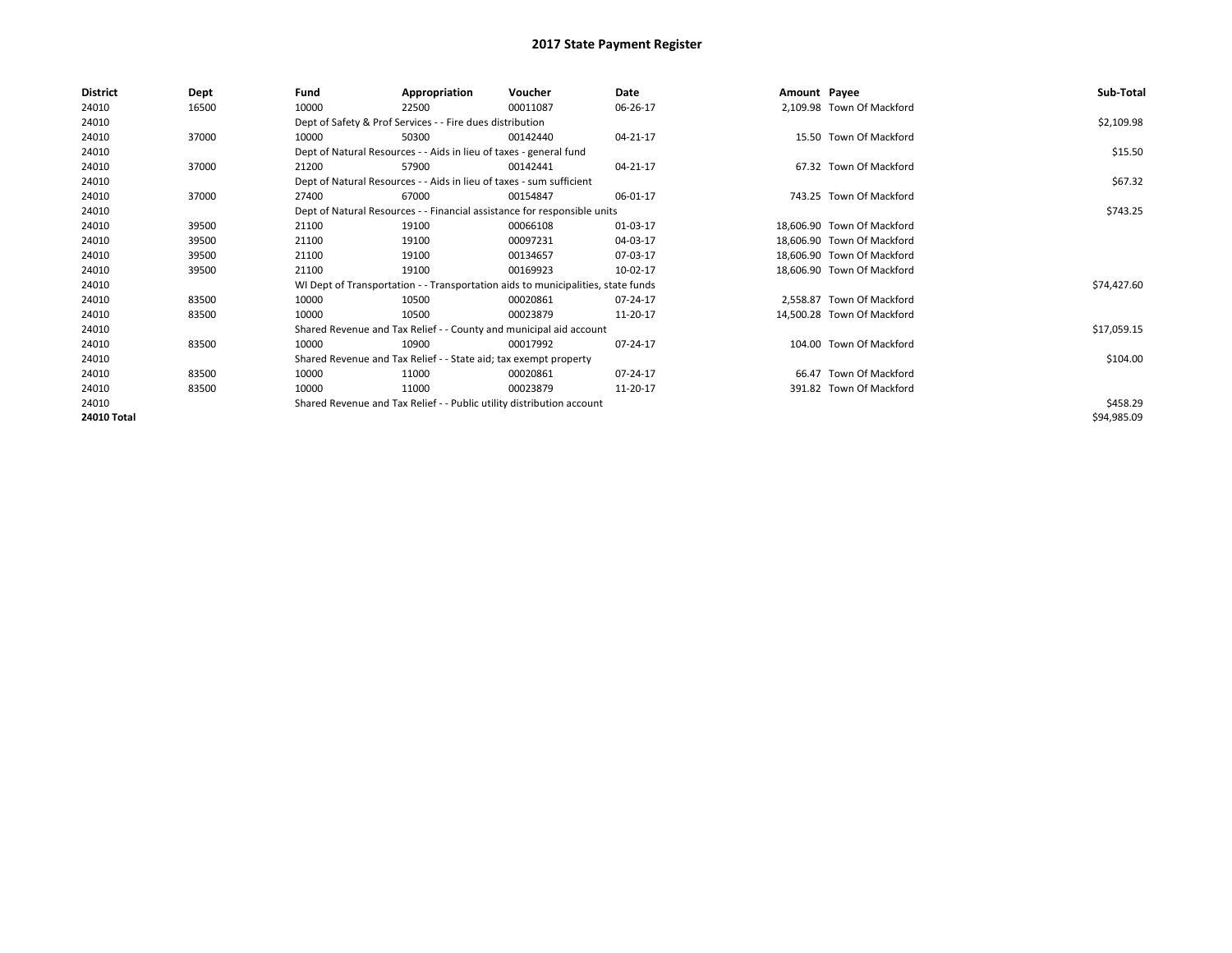| <b>District</b> | Dept  | Fund                                                                     | Appropriation                                                                      | Voucher  | Date                                                                                                         | Amount Payee |                              | Sub-Total    |
|-----------------|-------|--------------------------------------------------------------------------|------------------------------------------------------------------------------------|----------|--------------------------------------------------------------------------------------------------------------|--------------|------------------------------|--------------|
| 24012           | 16500 | 10000                                                                    | 22500                                                                              | 00011088 | 06-26-17                                                                                                     |              | 2,807.12 Town Of Manchester  |              |
| 24012           |       |                                                                          | Dept of Safety & Prof Services - - Fire dues distribution                          |          |                                                                                                              |              |                              | \$2,807.12   |
| 24012           | 37000 | 21200                                                                    | 16600                                                                              | 00157425 | 06-19-17                                                                                                     |              | 156.81 Town Of Manchester    |              |
| 24012           |       |                                                                          | Dept of Natural Resources - - General program operations - state funds; forestry   |          |                                                                                                              |              |                              | \$156.81     |
| 24012           | 37000 | 21200                                                                    | 57100                                                                              | 00157425 | 06-19-17                                                                                                     |              | 71.77 Town Of Manchester     |              |
| 24012           |       |                                                                          |                                                                                    |          | Dept of Natural Resources - - Resource aids -- county forests, forest croplands and managed forest land aids |              |                              | \$71.77      |
| 24012           | 37000 | 21200                                                                    | 58900                                                                              | 00157425 | 06-19-17                                                                                                     |              | 721.31 Town Of Manchester    |              |
| 24012           |       |                                                                          | Dept of Natural Resources - - Resource aids - distribution of closed acreage fees. |          |                                                                                                              |              |                              | \$721.31     |
| 24012           | 37000 | 27400                                                                    | 67000                                                                              | 00154307 | 06-01-17                                                                                                     |              | 615.68 Town Of Manchester    |              |
| 24012           |       | Dept of Natural Resources - - Financial assistance for responsible units |                                                                                    | \$615.68 |                                                                                                              |              |                              |              |
| 24012           | 39500 | 21100                                                                    | 19100                                                                              | 00066109 | 01-03-17                                                                                                     |              | 20.451.07 Town Of Manchester |              |
| 24012           | 39500 | 21100                                                                    | 19100                                                                              | 00097232 | 04-03-17                                                                                                     |              | 20.451.07 Town Of Manchester |              |
| 24012           | 39500 | 21100                                                                    | 19100                                                                              | 00134658 | 07-03-17                                                                                                     |              | 20.451.07 Town Of Manchester |              |
| 24012           | 39500 | 21100                                                                    | 19100                                                                              | 00169924 | 10-02-17                                                                                                     |              | 20,451.09 Town Of Manchester |              |
| 24012           |       |                                                                          | WI Dept of Transportation - - Transportation aids to municipalities, state funds   |          |                                                                                                              |              |                              | \$81,804.30  |
| 24012           | 39500 | 21100                                                                    | 27800                                                                              | 00161628 | 09-05-17                                                                                                     |              | 11,699.25 Town Of Manchester |              |
| 24012           |       |                                                                          | WI Dept of Transportation - - Local roads improvement program, state funds         |          |                                                                                                              |              |                              | \$11,699.25  |
| 24012           | 83500 | 10000                                                                    | 10500                                                                              | 00020862 | 07-24-17                                                                                                     |              | 5.034.52 Town Of Manchester  |              |
| 24012           | 83500 | 10000                                                                    | 10500                                                                              | 00023880 | 11-20-17                                                                                                     |              | 28,528.96 Town Of Manchester |              |
| 24012           |       |                                                                          | Shared Revenue and Tax Relief - - County and municipal aid account                 |          |                                                                                                              |              |                              | \$33,563.48  |
| 24012           | 83500 | 10000                                                                    | 10900                                                                              | 00017993 | 07-24-17                                                                                                     |              | 7.00 Town Of Manchester      |              |
| 24012           |       |                                                                          | Shared Revenue and Tax Relief - - State aid; tax exempt property                   |          |                                                                                                              |              |                              | \$7.00       |
| 24012 Total     |       |                                                                          |                                                                                    |          |                                                                                                              |              |                              | \$131,446.72 |
|                 |       |                                                                          |                                                                                    |          |                                                                                                              |              |                              |              |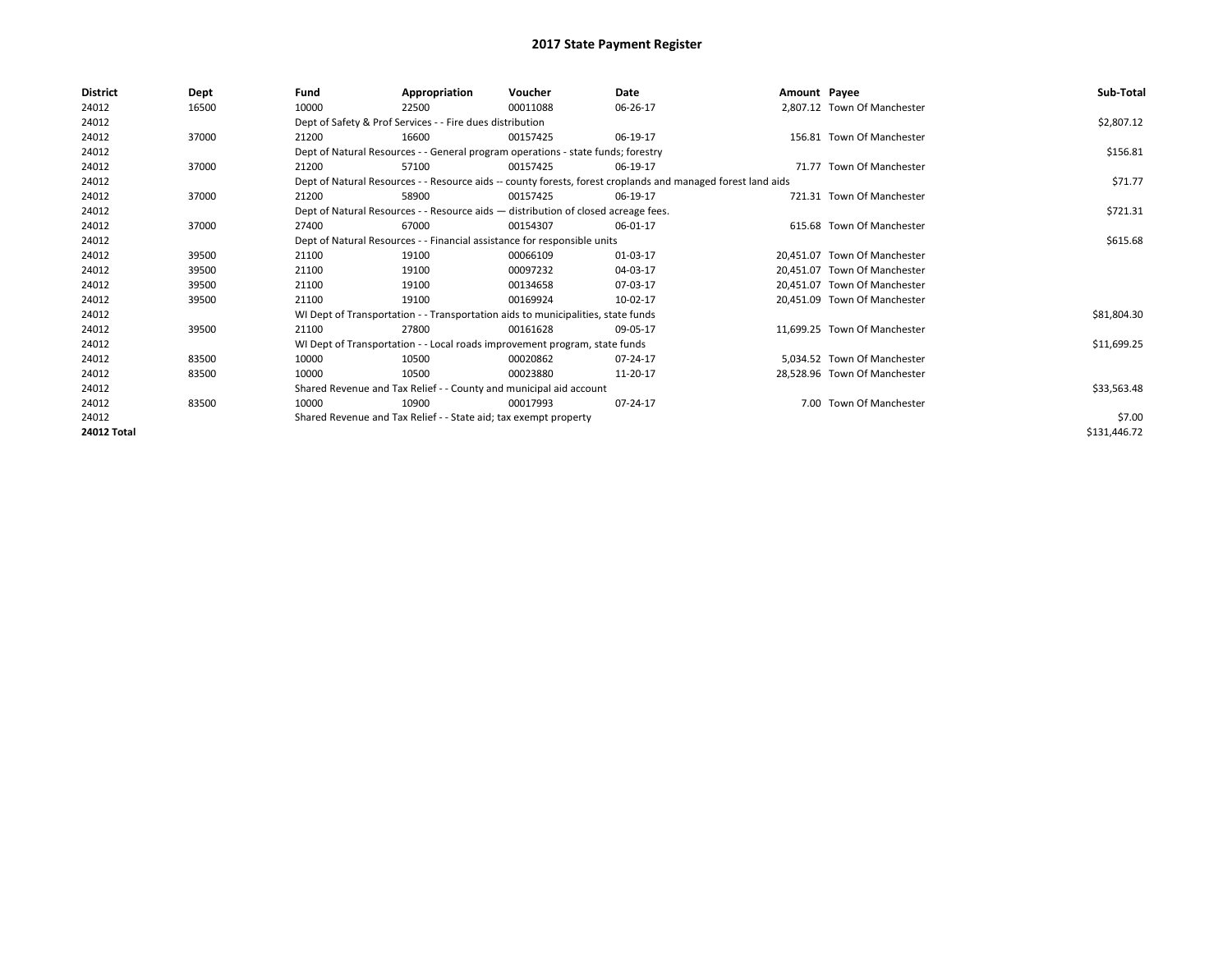| <b>District</b>    | Dept  | Fund  | Appropriation                                                                                                | Voucher  | Date     | Amount Payee |                             | Sub-Total   |  |  |  |
|--------------------|-------|-------|--------------------------------------------------------------------------------------------------------------|----------|----------|--------------|-----------------------------|-------------|--|--|--|
| 24014              | 16500 | 10000 | 22500                                                                                                        | 00011089 | 06-26-17 |              | 2,649.52 Town Of Marquette  |             |  |  |  |
| 24014              |       |       | Dept of Safety & Prof Services - - Fire dues distribution                                                    |          |          |              |                             | \$2,649.52  |  |  |  |
| 24014              | 37000 | 10000 | 50300                                                                                                        | 00143021 | 04-21-17 |              | 1,382.90 Town Of Marquette  |             |  |  |  |
| 24014              |       |       | Dept of Natural Resources - - Aids in lieu of taxes - general fund                                           |          |          |              |                             | \$1,382.90  |  |  |  |
| 24014              | 37000 | 21200 | 16600                                                                                                        | 00157426 | 06-19-17 |              | 303.63 Town Of Marquette    |             |  |  |  |
| 24014              |       |       | Dept of Natural Resources - - General program operations - state funds; forestry                             |          |          |              |                             | \$303.63    |  |  |  |
| 24014              | 37000 | 21200 | 57100                                                                                                        | 00157426 | 06-19-17 |              | 138.96 Town Of Marquette    |             |  |  |  |
| 24014              |       |       | Dept of Natural Resources - - Resource aids -- county forests, forest croplands and managed forest land aids |          |          |              |                             |             |  |  |  |
| 24014              | 37000 | 21200 | 57900                                                                                                        | 00143019 | 04-21-17 |              | 64.97 Town Of Marquette     |             |  |  |  |
| 24014              | 37000 | 21200 | 57900                                                                                                        | 00143020 | 04-21-17 |              | 850.54 Town Of Marquette    |             |  |  |  |
| 24014              |       |       | Dept of Natural Resources - - Aids in lieu of taxes - sum sufficient                                         |          |          |              |                             | \$915.51    |  |  |  |
| 24014              | 37000 | 21200 | 58900                                                                                                        | 00157426 | 06-19-17 |              | 1,396.69 Town Of Marquette  |             |  |  |  |
| 24014              |       |       | Dept of Natural Resources - - Resource aids - distribution of closed acreage fees.                           |          |          |              |                             |             |  |  |  |
| 24014              | 37000 | 27400 | 67000                                                                                                        | 00154767 | 06-01-17 |              | 265.45 Town Of Marquette    |             |  |  |  |
| 24014              |       |       | Dept of Natural Resources - - Financial assistance for responsible units                                     |          |          |              |                             | \$265.45    |  |  |  |
| 24014              | 39500 | 21100 | 19100                                                                                                        | 00066110 | 01-03-17 |              | 13,668.91 Town Of Marquette |             |  |  |  |
| 24014              | 39500 | 21100 | 19100                                                                                                        | 00097233 | 04-03-17 |              | 13,668.91 Town Of Marquette |             |  |  |  |
| 24014              | 39500 | 21100 | 19100                                                                                                        | 00134659 | 07-03-17 |              | 13,668.91 Town Of Marquette |             |  |  |  |
| 24014              | 39500 | 21100 | 19100                                                                                                        | 00169925 | 10-02-17 |              | 13,668.93 Town Of Marquette |             |  |  |  |
| 24014              |       |       | WI Dept of Transportation - - Transportation aids to municipalities, state funds                             |          |          |              |                             | \$54,675.66 |  |  |  |
| 24014              | 83500 | 10000 | 10500                                                                                                        | 00020863 | 07-24-17 |              | 885.41 Town Of Marquette    |             |  |  |  |
| 24014              | 83500 | 10000 | 10500                                                                                                        | 00023881 | 11-20-17 |              | 5,017.33 Town Of Marquette  |             |  |  |  |
| 24014              |       |       | Shared Revenue and Tax Relief - - County and municipal aid account                                           |          |          |              |                             | \$5,902.74  |  |  |  |
| 24014              | 83500 | 10000 | 10900                                                                                                        | 00017994 | 07-24-17 |              | 2.00 Town Of Marquette      |             |  |  |  |
| 24014              |       |       | Shared Revenue and Tax Relief - - State aid; tax exempt property                                             |          |          |              |                             | \$2.00      |  |  |  |
| 24014              | 83500 | 52100 | 36300                                                                                                        | 00015815 | 03-27-17 |              | 1,172.25 Town Of Marquette  |             |  |  |  |
| 24014              |       |       | Shared Revenue and Tax Relief - - Lottery and gaming credit                                                  |          |          |              |                             | \$1,172.25  |  |  |  |
| <b>24014 Total</b> |       |       |                                                                                                              |          |          |              |                             | \$68,805.31 |  |  |  |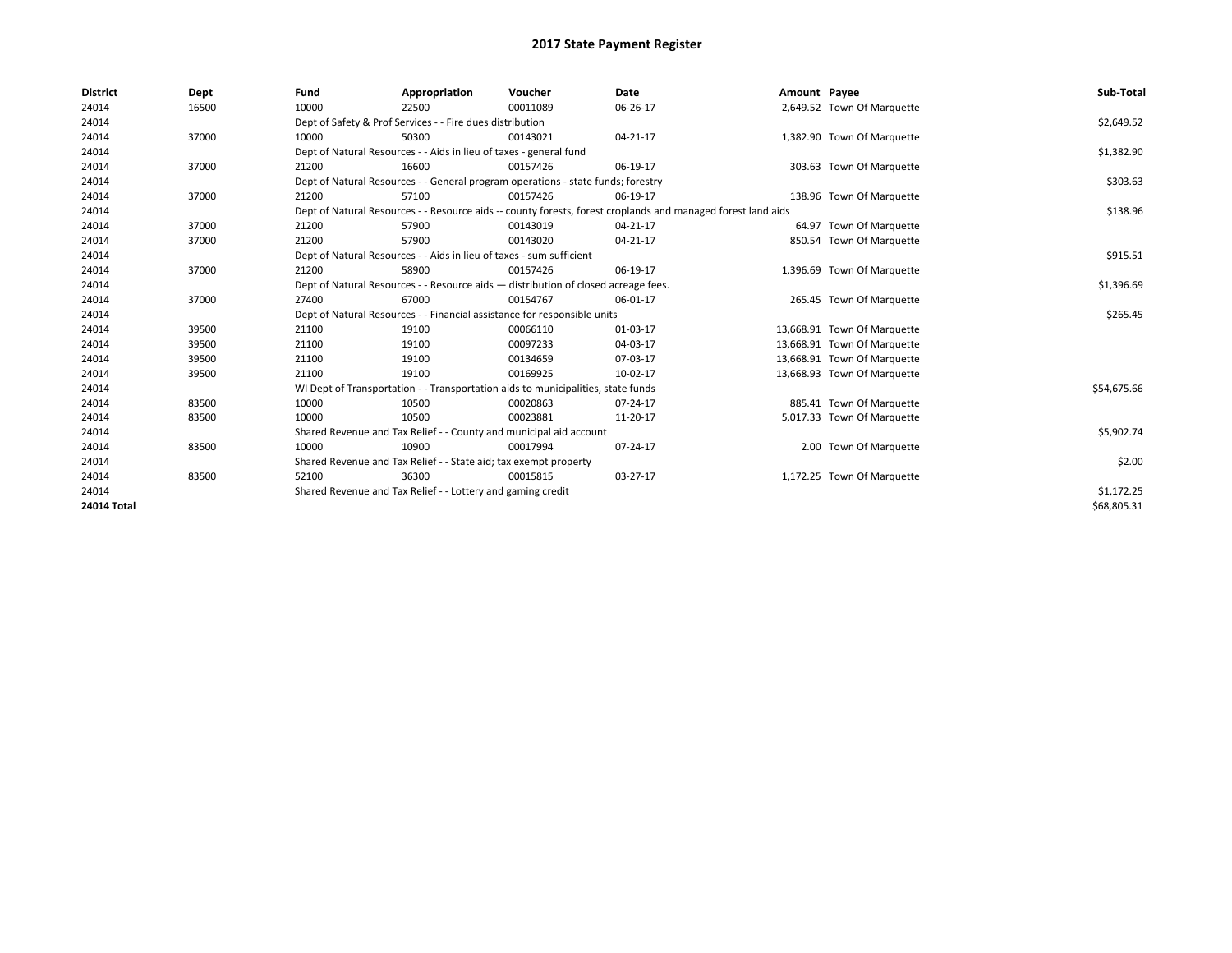| <b>District</b>    | Dept  | Fund                                                             | Appropriation                                                                                                | Voucher  | Date                                                                                             | Amount Payee |                              | Sub-Total    |  |  |
|--------------------|-------|------------------------------------------------------------------|--------------------------------------------------------------------------------------------------------------|----------|--------------------------------------------------------------------------------------------------|--------------|------------------------------|--------------|--|--|
| 24016              | 16500 | 10000                                                            | 22500                                                                                                        | 00011090 | 06-26-17                                                                                         |              | 8,581.42 Town Of Princeton   |              |  |  |
| 24016              |       |                                                                  | Dept of Safety & Prof Services - - Fire dues distribution                                                    |          |                                                                                                  |              |                              | \$8,581.42   |  |  |
| 24016              | 37000 | 10000                                                            | 50300                                                                                                        | 00125940 | 02-06-17                                                                                         |              | 2,479.07 Town Of Princeton   |              |  |  |
| 24016              |       |                                                                  | Dept of Natural Resources - - Aids in lieu of taxes - general fund                                           |          |                                                                                                  |              |                              | \$2,479.07   |  |  |
| 24016              | 37000 | 21200                                                            | 16600                                                                                                        | 00157427 | 06-19-17                                                                                         |              | 266.13 Town Of Princeton     |              |  |  |
| 24016              |       |                                                                  | Dept of Natural Resources - - General program operations - state funds; forestry                             |          |                                                                                                  |              |                              |              |  |  |
| 24016              | 37000 | 21200                                                            | 57100                                                                                                        | 00157427 | 06-19-17                                                                                         |              | 121.80 Town Of Princeton     |              |  |  |
| 24016              |       |                                                                  | Dept of Natural Resources - - Resource aids -- county forests, forest croplands and managed forest land aids |          |                                                                                                  |              |                              |              |  |  |
| 24016              | 37000 | 21200                                                            | 57900                                                                                                        | 00142983 | 04-21-17                                                                                         |              | 25.52 Town Of Princeton      |              |  |  |
| 24016              |       |                                                                  | Dept of Natural Resources - - Aids in lieu of taxes - sum sufficient                                         |          |                                                                                                  |              |                              | \$25.52      |  |  |
| 24016              | 37000 | 21200                                                            | 58900                                                                                                        | 00157427 | 06-19-17                                                                                         |              | 1,224.19 Town Of Princeton   |              |  |  |
| 24016              |       |                                                                  | Dept of Natural Resources - - Resource aids - distribution of closed acreage fees.                           |          |                                                                                                  |              |                              |              |  |  |
| 24016              | 37000 | 27400                                                            | 67000                                                                                                        | 00154704 | 06-01-17                                                                                         |              | 1,576.83 Town Of Princeton   |              |  |  |
| 24016              |       |                                                                  | Dept of Natural Resources - - Financial assistance for responsible units                                     |          |                                                                                                  |              |                              |              |  |  |
| 24016              | 39500 | 21100                                                            | 19100                                                                                                        | 00066111 | 01-03-17                                                                                         |              | 20,533.65 Town Of Princeton  |              |  |  |
| 24016              | 39500 | 21100                                                            | 19100                                                                                                        | 00097234 | 04-03-17                                                                                         |              | 20.533.65 Town Of Princeton  |              |  |  |
| 24016              | 39500 | 21100                                                            | 19100                                                                                                        | 00134660 | 07-03-17                                                                                         |              | 20,533.65 Town Of Princeton  |              |  |  |
| 24016              | 39500 | 21100                                                            | 19100                                                                                                        | 00169926 | 10-02-17                                                                                         |              | 20,533.65 Town Of Princeton  |              |  |  |
| 24016              |       |                                                                  | WI Dept of Transportation - - Transportation aids to municipalities, state funds                             |          |                                                                                                  |              |                              | \$82,134.60  |  |  |
| 24016              | 39500 | 21100                                                            | 27800                                                                                                        | 00074862 | $01 - 17 - 17$                                                                                   |              | 11,699.25 Town Of Princeton  |              |  |  |
| 24016              |       |                                                                  | WI Dept of Transportation - - Local roads improvement program, state funds                                   |          |                                                                                                  |              |                              | \$11,699.25  |  |  |
| 24016              | 39500 | 21100                                                            | 27000                                                                                                        | 00203167 | 12-19-17                                                                                         |              | 199,418.76 Town Of Princeton |              |  |  |
| 24016              |       |                                                                  |                                                                                                              |          | WI Dept of Transportation - - Local roads improvement program. discretionary grants, state funds |              |                              | \$199,418.76 |  |  |
| 24016              | 83500 | 10000                                                            | 10500                                                                                                        | 00020864 | $07 - 24 - 17$                                                                                   |              | 2,813.04 Town Of Princeton   |              |  |  |
| 24016              | 83500 | 10000                                                            | 10500                                                                                                        | 00023882 | 11-20-17                                                                                         |              | 15,940.53 Town Of Princeton  |              |  |  |
| 24016              |       |                                                                  | Shared Revenue and Tax Relief - - County and municipal aid account                                           |          |                                                                                                  |              |                              | \$18,753.57  |  |  |
| 24016              | 83500 | 10000                                                            | 10900                                                                                                        | 00017995 | 07-24-17                                                                                         |              | 49.00 Town Of Princeton      |              |  |  |
| 24016              |       | Shared Revenue and Tax Relief - - State aid; tax exempt property |                                                                                                              | \$49.00  |                                                                                                  |              |                              |              |  |  |
| 24016              | 83500 | 10000                                                            | 11000                                                                                                        | 00020864 | $07 - 24 - 17$                                                                                   |              | 416.67 Town Of Princeton     |              |  |  |
| 24016              | 83500 | 10000                                                            | 11000                                                                                                        | 00023882 | 11-20-17                                                                                         |              | 2,433.17 Town Of Princeton   |              |  |  |
| 24016              |       |                                                                  | Shared Revenue and Tax Relief - - Public utility distribution account                                        |          |                                                                                                  |              |                              | \$2,849.84   |  |  |
| <b>24016 Total</b> |       |                                                                  |                                                                                                              |          |                                                                                                  |              |                              | \$329,179.98 |  |  |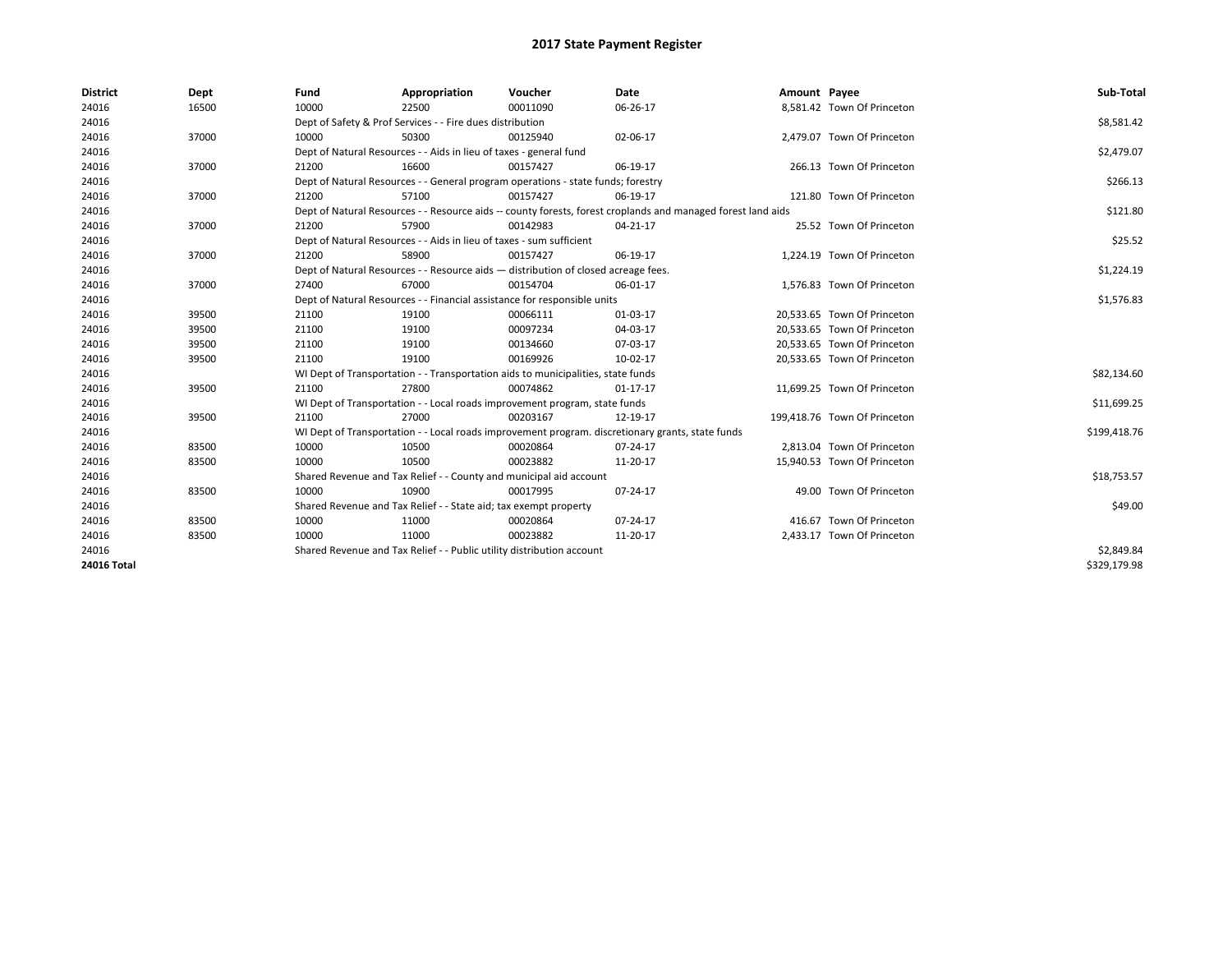| <b>District</b>    | Dept  | Fund  | Appropriation                                                        | Voucher                                                                            | <b>Date</b>                                                                                                  | Amount Payee |                               | Sub-Total   |
|--------------------|-------|-------|----------------------------------------------------------------------|------------------------------------------------------------------------------------|--------------------------------------------------------------------------------------------------------------|--------------|-------------------------------|-------------|
| 24018              | 16500 | 10000 | 22500                                                                | 00011091                                                                           | 06-27-17                                                                                                     |              | 1,191.19 Town of Saint Marie  |             |
| 24018              |       |       | Dept of Safety & Prof Services - - Fire dues distribution            |                                                                                    |                                                                                                              |              |                               | \$1,191.19  |
| 24018              | 37000 | 10000 | 50300                                                                | 00125914                                                                           | 02-06-17                                                                                                     |              | 3.965.38 Town of Saint Marie  |             |
| 24018              | 37000 | 10000 | 50300                                                                | 00125915                                                                           | 02-06-17                                                                                                     |              | 8.146.12 Town of Saint Marie  |             |
| 24018              | 37000 | 10000 | 50300                                                                | 00125916                                                                           | 02-06-17                                                                                                     |              | 2,102.65 Town of Saint Marie  |             |
| 24018              | 37000 | 10000 | 50300                                                                | 00142923                                                                           | 04-21-17                                                                                                     |              | 189.36 Town of Saint Marie    |             |
| 24018              | 37000 | 10000 | 50300                                                                | 00142924                                                                           | 04-21-17                                                                                                     |              | 2,022.71 Town of Saint Marie  |             |
| 24018              |       |       | Dept of Natural Resources - - Aids in lieu of taxes - general fund   |                                                                                    |                                                                                                              |              |                               | \$16,426.22 |
| 24018              | 37000 | 21200 | 16600                                                                | 00157428                                                                           | 06-19-17                                                                                                     |              | 85.21 Town of Saint Marie     |             |
| 24018              |       |       |                                                                      | Dept of Natural Resources - - General program operations - state funds; forestry   |                                                                                                              |              |                               | \$85.21     |
| 24018              | 37000 | 21200 | 57100                                                                | 00157428                                                                           | 06-19-17                                                                                                     |              | 39.00 Town of Saint Marie     |             |
| 24018              |       |       |                                                                      |                                                                                    | Dept of Natural Resources - - Resource aids -- county forests, forest croplands and managed forest land aids |              |                               | \$39.00     |
| 24018              | 37000 | 21200 | 57900                                                                | 00142921                                                                           | 04-21-17                                                                                                     |              | 703.37 Town of Saint Marie    |             |
| 24018              | 37000 | 21200 | 57900                                                                | 00142922                                                                           | 04-21-17                                                                                                     |              | 58.22 Town of Saint Marie     |             |
| 24018              |       |       | Dept of Natural Resources - - Aids in lieu of taxes - sum sufficient |                                                                                    |                                                                                                              |              |                               | \$761.59    |
| 24018              | 37000 | 21200 | 58900                                                                | 00157428                                                                           | 06-19-17                                                                                                     |              | 391.98 Town of Saint Marie    |             |
| 24018              |       |       |                                                                      | Dept of Natural Resources - - Resource aids - distribution of closed acreage fees. |                                                                                                              |              |                               | \$391.98    |
| 24018              | 37000 | 27400 | 67000                                                                | 00154502                                                                           | 06-01-17                                                                                                     |              | 437.39 Town of Saint Marie    |             |
| 24018              |       |       |                                                                      | Dept of Natural Resources - - Financial assistance for responsible units           |                                                                                                              |              |                               | \$437.39    |
| 24018              | 39500 | 21100 | 19100                                                                | 00066112                                                                           | 01-03-17                                                                                                     |              | 13,410.18 Town of Saint Marie |             |
| 24018              | 39500 | 21100 | 19100                                                                | 00097235                                                                           | 04-03-17                                                                                                     |              | 13,410.18 Town of Saint Marie |             |
| 24018              | 39500 | 21100 | 19100                                                                | 00134661                                                                           | 07-03-17                                                                                                     |              | 13,410.18 Town of Saint Marie |             |
| 24018              | 39500 | 21100 | 19100                                                                | 00169927                                                                           | 10-02-17                                                                                                     |              | 13,410.18 Town of Saint Marie |             |
| 24018              |       |       |                                                                      | WI Dept of Transportation - - Transportation aids to municipalities, state funds   |                                                                                                              |              |                               | \$53,640.72 |
| 24018              | 83500 | 10000 | 10500                                                                | 00020865                                                                           | 07-24-17                                                                                                     |              | 1.946.59 Town of Saint Marie  |             |
| 24018              | 83500 | 10000 | 10500                                                                | 00023883                                                                           | 11-20-17                                                                                                     |              | 11,030.69 Town of Saint Marie |             |
| 24018              |       |       | Shared Revenue and Tax Relief - - County and municipal aid account   |                                                                                    |                                                                                                              |              |                               | \$12,977.28 |
| 24018              | 83500 | 10000 | 10900                                                                | 00017996                                                                           | 07-24-17                                                                                                     |              | 3.00 Town of Saint Marie      |             |
| 24018              |       |       | Shared Revenue and Tax Relief - - State aid; tax exempt property     |                                                                                    |                                                                                                              |              |                               | \$3.00      |
| <b>24018 Total</b> |       |       |                                                                      |                                                                                    |                                                                                                              |              |                               | \$85,953.58 |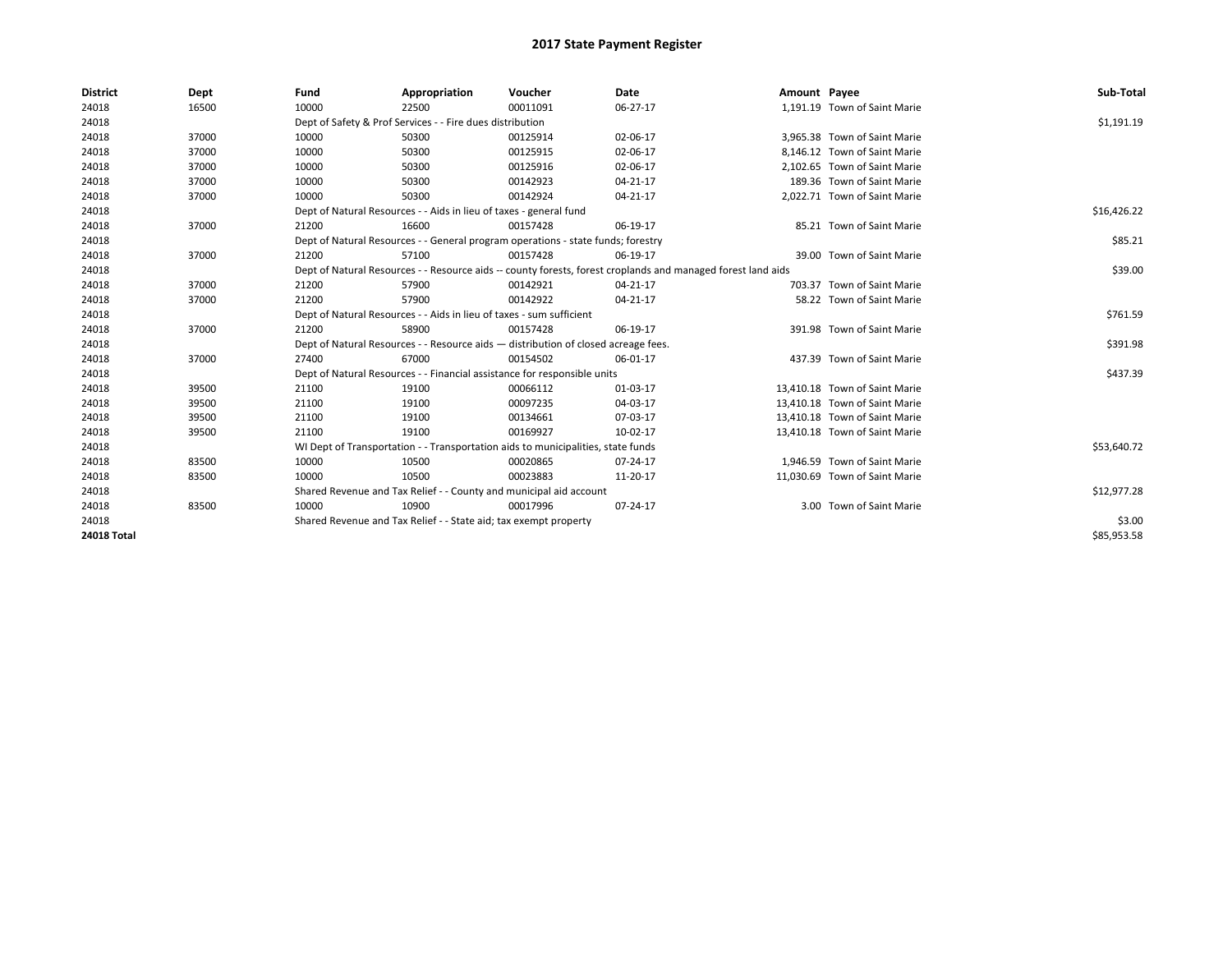| <b>District</b> | Dept  | Fund  | Appropriation                                                                      | Voucher  | Date                                                                                                         | Amount Payee |                           | Sub-Total    |  |  |
|-----------------|-------|-------|------------------------------------------------------------------------------------|----------|--------------------------------------------------------------------------------------------------------------|--------------|---------------------------|--------------|--|--|
| 24020           | 16500 | 10000 | 22500                                                                              | 00011092 | 06-26-17                                                                                                     |              | 1,223.15 Seneca, Town of  |              |  |  |
| 24020           |       |       | Dept of Safety & Prof Services - - Fire dues distribution                          |          |                                                                                                              |              |                           | \$1,223.15   |  |  |
| 24020           | 37000 | 10000 | 50300                                                                              | 00126053 | 02-06-17                                                                                                     |              | 15,832.19 Seneca, Town of |              |  |  |
| 24020           | 37000 | 10000 | 50300                                                                              | 00143260 | $04 - 21 - 17$                                                                                               |              | 3,858.66 Seneca, Town of  |              |  |  |
| 24020           |       |       | Dept of Natural Resources - - Aids in lieu of taxes - general fund                 |          |                                                                                                              |              |                           | \$19,690.85  |  |  |
| 24020           | 37000 | 21200 | 16600                                                                              | 00157429 | 06-19-17                                                                                                     |              | 42.82 Seneca, Town of     |              |  |  |
| 24020           |       |       | Dept of Natural Resources - - General program operations - state funds; forestry   |          |                                                                                                              |              |                           | \$42.82      |  |  |
| 24020           | 37000 | 21200 | 57100                                                                              | 00157429 | 06-19-17                                                                                                     |              | 19.60 Seneca, Town of     |              |  |  |
| 24020           |       |       |                                                                                    |          | Dept of Natural Resources - - Resource aids -- county forests, forest croplands and managed forest land aids |              |                           | \$19.60      |  |  |
| 24020           | 37000 | 21200 | 57900                                                                              | 00143259 | $04 - 21 - 17$                                                                                               |              | 1.78 Seneca, Town of      |              |  |  |
| 24020           | 37000 | 21200 | 57900                                                                              | 00143261 | $04 - 21 - 17$                                                                                               |              | 1,841.48 Seneca, Town of  |              |  |  |
| 24020           |       |       | Dept of Natural Resources - - Aids in lieu of taxes - sum sufficient               |          |                                                                                                              |              |                           | \$1,843.26   |  |  |
| 24020           | 37000 | 21200 | 58900                                                                              | 00157429 | 06-19-17                                                                                                     |              | 196.99 Seneca, Town of    |              |  |  |
| 24020           |       |       | Dept of Natural Resources - - Resource aids - distribution of closed acreage fees. |          |                                                                                                              |              |                           |              |  |  |
| 24020           | 37000 | 27400 | 67000                                                                              | 00154397 | 06-01-17                                                                                                     |              | 587.94 Seneca, Town of    |              |  |  |
| 24020           |       |       | Dept of Natural Resources - - Financial assistance for responsible units           |          |                                                                                                              |              |                           | \$587.94     |  |  |
| 24020           | 39500 | 21100 | 19100                                                                              | 00066113 | 01-03-17                                                                                                     |              | 12,303.67 Seneca, Town of |              |  |  |
| 24020           | 39500 | 21100 | 19100                                                                              | 00097236 | 04-03-17                                                                                                     |              | 12,303.67 Seneca, Town of |              |  |  |
| 24020           | 39500 | 21100 | 19100                                                                              | 00134662 | 07-03-17                                                                                                     |              | 12,303.67 Seneca, Town of |              |  |  |
| 24020           | 39500 | 21100 | 19100                                                                              | 00169928 | 10-02-17                                                                                                     |              | 12,303.69 Seneca, Town of |              |  |  |
| 24020           |       |       | WI Dept of Transportation - - Transportation aids to municipalities, state funds   |          |                                                                                                              |              |                           | \$49,214.70  |  |  |
| 24020           | 39500 | 21100 | 27800                                                                              | 00194430 | 11-21-17                                                                                                     |              | 11,746.03 Seneca, Town of |              |  |  |
| 24020           |       |       | WI Dept of Transportation - - Local roads improvement program, state funds         |          |                                                                                                              |              |                           | \$11,746.03  |  |  |
| 24020           | 83500 | 10000 | 10500                                                                              | 00020866 | 07-24-17                                                                                                     |              | 2,809.22 Seneca, Town of  |              |  |  |
| 24020           | 83500 | 10000 | 10500                                                                              | 00023884 | 11-20-17                                                                                                     |              | 15,918.92 Seneca, Town of |              |  |  |
| 24020           |       |       | Shared Revenue and Tax Relief - - County and municipal aid account                 |          |                                                                                                              |              |                           | \$18,728.14  |  |  |
| 24020           | 83500 | 10000 | 10900                                                                              | 00017997 | 07-24-17                                                                                                     |              | 4.00 Seneca, Town of      |              |  |  |
| 24020           |       |       | Shared Revenue and Tax Relief - - State aid; tax exempt property                   |          |                                                                                                              |              |                           | \$4.00       |  |  |
| 24020           | 83500 | 10000 | 50100                                                                              | 00015259 | $01 - 31 - 17$                                                                                               |              | 226.62 Seneca, Town of    |              |  |  |
| 24020           |       |       | Shared Revenue and Tax Relief - - Payments for municipal services                  |          |                                                                                                              |              |                           | \$226.62     |  |  |
| 24020 Total     |       |       |                                                                                    |          |                                                                                                              |              |                           | \$103.524.10 |  |  |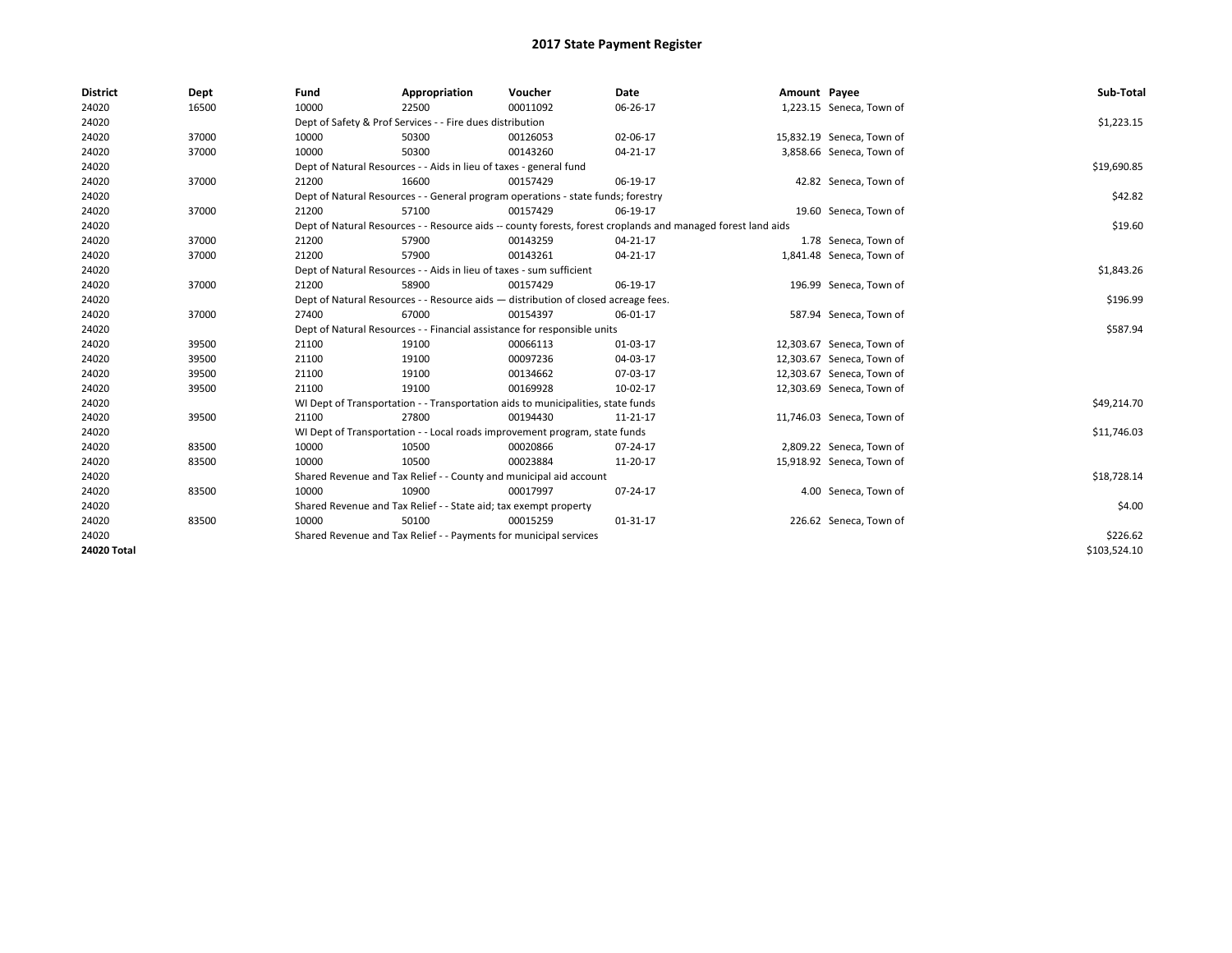| <b>District</b> | Dept  | Fund  | Appropriation                                                                      | Voucher  | Date                                                                                                         | Amount Payee |                               | Sub-Total   |
|-----------------|-------|-------|------------------------------------------------------------------------------------|----------|--------------------------------------------------------------------------------------------------------------|--------------|-------------------------------|-------------|
| 24141           | 16500 | 10000 | 22500                                                                              | 00011093 | 06-26-17                                                                                                     |              | 727.48 Village Of Kingston    |             |
| 24141           |       |       | Dept of Safety & Prof Services - - Fire dues distribution                          |          |                                                                                                              |              |                               | \$727.48    |
| 24141           | 37000 | 21200 | 16600                                                                              | 00157430 | 06-19-17                                                                                                     |              | 12.24 Village Of Kingston     |             |
| 24141           |       |       | Dept of Natural Resources - - General program operations - state funds; forestry   |          |                                                                                                              |              |                               | \$12.24     |
| 24141           | 37000 | 21200 | 57100                                                                              | 00157430 | 06-19-17                                                                                                     |              | 5.60 Village Of Kingston      |             |
| 24141           |       |       |                                                                                    |          | Dept of Natural Resources - - Resource aids -- county forests, forest croplands and managed forest land aids |              |                               | \$5.60      |
| 24141           | 37000 | 21200 | 58900                                                                              | 00157430 | 06-19-17                                                                                                     |              | 56.28 Village Of Kingston     |             |
| 24141           |       |       | Dept of Natural Resources - - Resource aids - distribution of closed acreage fees. |          |                                                                                                              |              |                               | \$56.28     |
| 24141           | 37000 | 27400 | 67000                                                                              | 00154427 | 06-01-17                                                                                                     |              | 849.43 Village Of Kingston    |             |
| 24141           |       |       | Dept of Natural Resources - - Financial assistance for responsible units           |          |                                                                                                              |              |                               | \$849.43    |
| 24141           | 39500 | 21100 | 19100                                                                              | 00066114 | 01-03-17                                                                                                     |              | 1,404.60 Village Of Kingston  |             |
| 24141           | 39500 | 21100 | 19100                                                                              | 00097237 | 04-03-17                                                                                                     |              | 1,404.60 Village Of Kingston  |             |
| 24141           | 39500 | 21100 | 19100                                                                              | 00134663 | 07-03-17                                                                                                     |              | 1,404.60 Village Of Kingston  |             |
| 24141           | 39500 | 21100 | 19100                                                                              | 00169929 | 10-02-17                                                                                                     |              | 1,404.62 Village Of Kingston  |             |
| 24141           |       |       | WI Dept of Transportation - - Transportation aids to municipalities, state funds   |          |                                                                                                              |              |                               | \$5,618.42  |
| 24141           | 83500 | 10000 | 10500                                                                              | 00020867 | 07-24-17                                                                                                     |              | 9,751.29 Village Of Kingston  |             |
| 24141           | 83500 | 10000 | 10500                                                                              | 00023885 | 11-20-17                                                                                                     |              | 55,257.34 Village Of Kingston |             |
| 24141           |       |       | Shared Revenue and Tax Relief - - County and municipal aid account                 |          |                                                                                                              |              |                               | \$65,008.63 |
| 24141           | 83500 | 10000 | 10900                                                                              | 00017998 | 07-24-17                                                                                                     |              | 31.00 Village Of Kingston     |             |
| 24141           |       |       | Shared Revenue and Tax Relief - - State aid; tax exempt property                   |          |                                                                                                              |              |                               | \$31.00     |
| 24141 Total     |       |       |                                                                                    |          |                                                                                                              |              |                               | \$72,309.08 |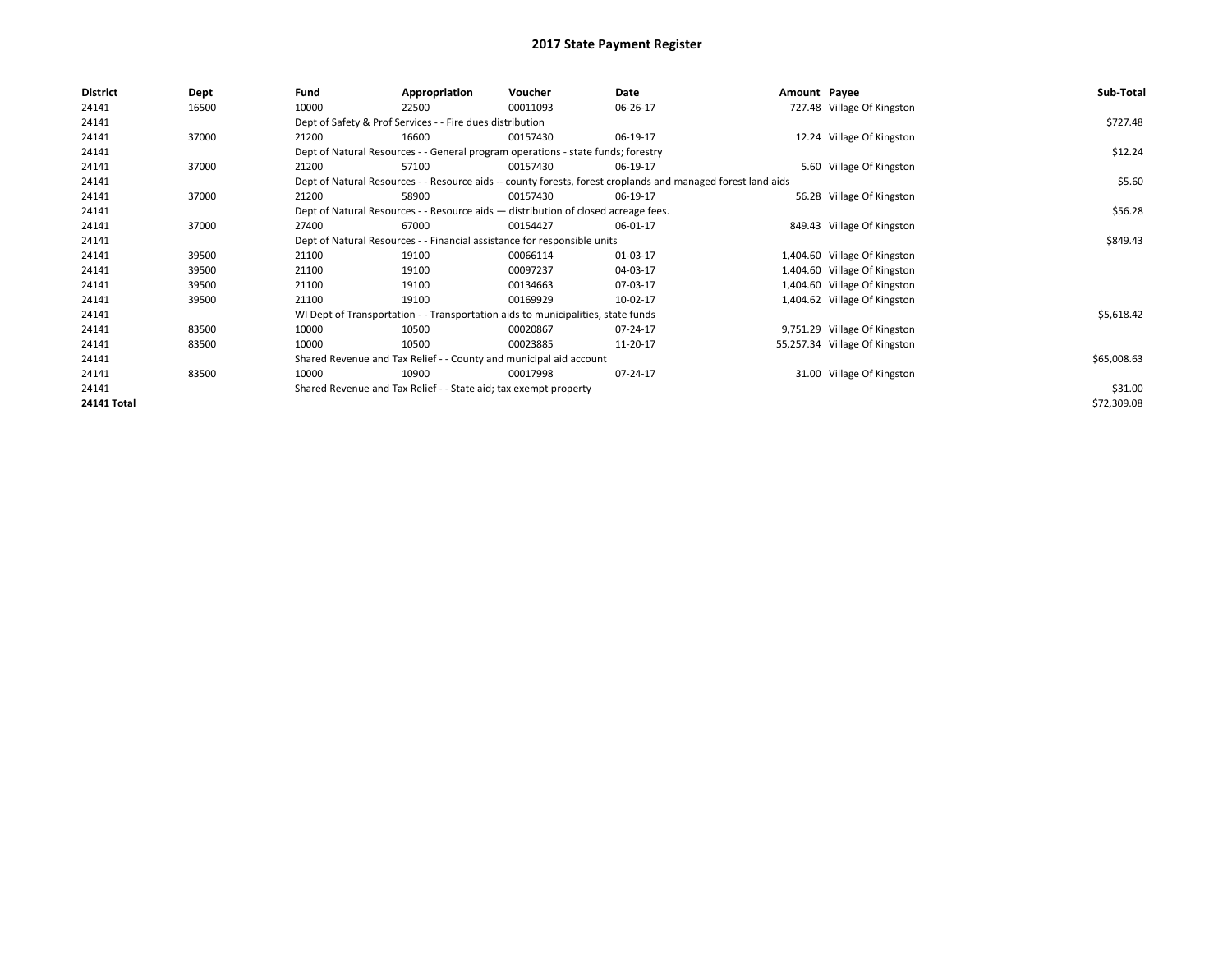| District    | Dept  | Fund  | Appropriation                                                                    | Voucher  | Date     | Amount Payee |                                | Sub-Total   |
|-------------|-------|-------|----------------------------------------------------------------------------------|----------|----------|--------------|--------------------------------|-------------|
| 24154       | 16500 | 10000 | 22500                                                                            | 00011094 | 06-26-17 |              | 700.68 Village Of Marquette    |             |
| 24154       |       |       | Dept of Safety & Prof Services - - Fire dues distribution                        |          |          |              |                                | \$700.68    |
| 24154       | 37000 | 10000 | 50300                                                                            | 00144141 | 04-21-17 |              | 27.10 Village Of Marquette     |             |
| 24154       |       |       | Dept of Natural Resources - - Aids in lieu of taxes - general fund               |          |          |              |                                | \$27.10     |
| 24154       | 37000 | 27400 | 67000                                                                            | 00154296 | 06-01-17 |              | 122.03 Village Of Marquette    |             |
| 24154       |       |       | Dept of Natural Resources - - Financial assistance for responsible units         |          |          |              |                                | \$122.03    |
| 24154       | 39500 | 21100 | 19100                                                                            | 00066115 | 01-03-17 |              | 2,097.40 Village Of Marquette  |             |
| 24154       | 39500 | 21100 | 19100                                                                            | 00097238 | 04-03-17 |              | 2,097.40 Village Of Marquette  |             |
| 24154       | 39500 | 21100 | 19100                                                                            | 00134664 | 07-03-17 |              | 2,097.40 Village Of Marquette  |             |
| 24154       | 39500 | 21100 | 19100                                                                            | 00169930 | 10-02-17 |              | 2,097.42 Village Of Marquette  |             |
| 24154       |       |       | WI Dept of Transportation - - Transportation aids to municipalities, state funds |          |          |              |                                | \$8,389.62  |
| 24154       | 39500 | 21100 | 27800                                                                            | 00144709 | 07-24-17 |              | 9,404.13 Village Of Marquette  |             |
| 24154       |       |       | WI Dept of Transportation - - Local roads improvement program, state funds       |          |          |              |                                | \$9,404.13  |
| 24154       | 83500 | 10000 | 10500                                                                            | 00020868 | 07-24-17 |              | 4,277.78 Village Of Marquette  |             |
| 24154       | 83500 | 10000 | 10500                                                                            | 00023886 | 11-20-17 |              | 24,240.72 Village Of Marquette |             |
| 24154       |       |       | Shared Revenue and Tax Relief - - County and municipal aid account               |          |          |              |                                | \$28,518.50 |
| 24154       | 83500 | 10000 | 10900                                                                            | 00017999 | 07-24-17 |              | 1.00 Village Of Marquette      |             |
| 24154       |       |       | Shared Revenue and Tax Relief - - State aid; tax exempt property                 |          |          |              |                                | \$1.00      |
| 24154 Total |       |       |                                                                                  |          |          |              |                                | \$47,163.06 |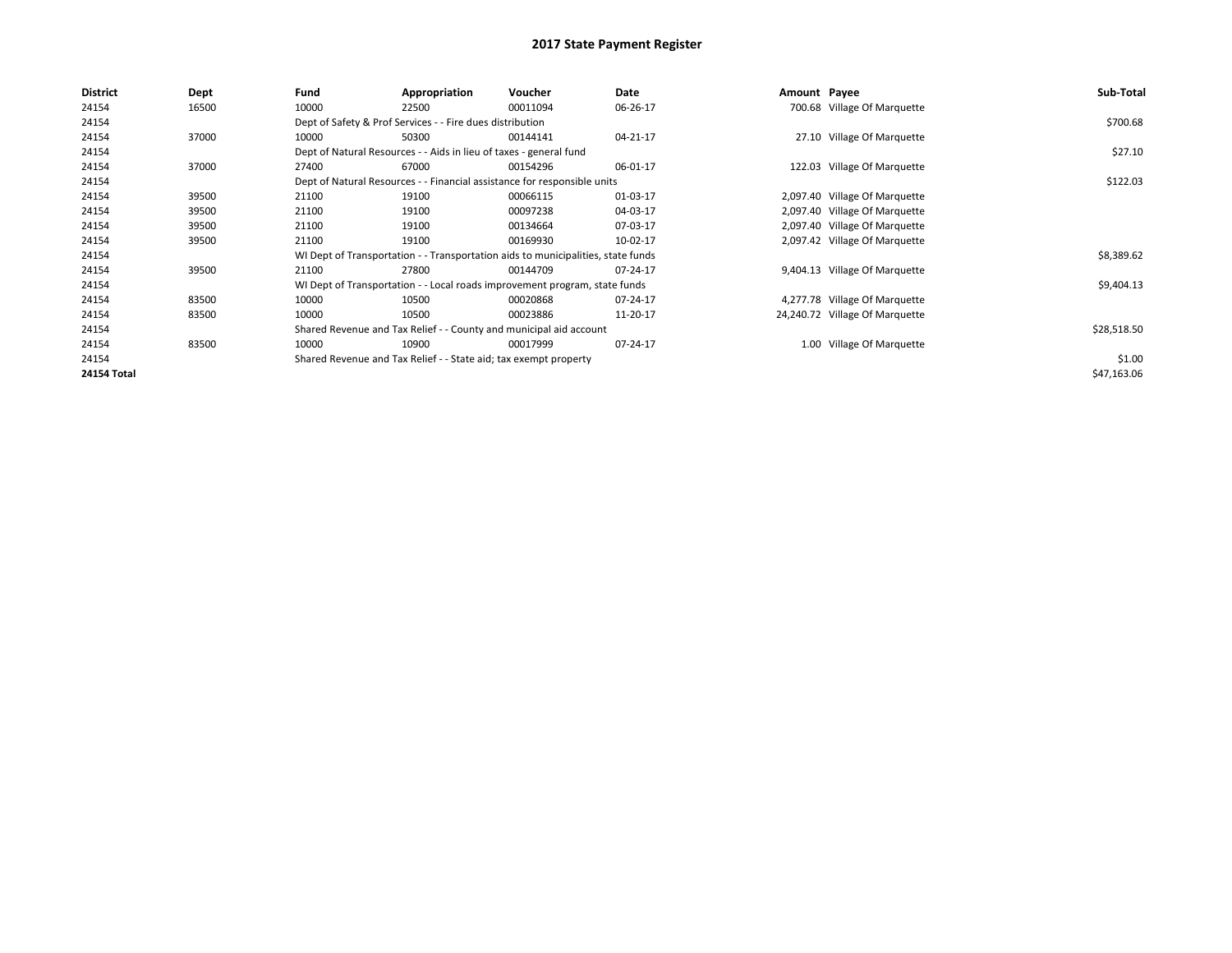| <b>District</b> | Dept  | Fund  | Appropriation                                                         | Voucher                                                                                    | Date     | Amount Payee |                             | Sub-Total      |
|-----------------|-------|-------|-----------------------------------------------------------------------|--------------------------------------------------------------------------------------------|----------|--------------|-----------------------------|----------------|
| 24206           | 16500 | 10000 | 22500                                                                 | 00011095                                                                                   | 06-26-17 |              | 11,790.53 City Of Berlin    |                |
| 24206           |       |       | Dept of Safety & Prof Services - - Fire dues distribution             |                                                                                            |          |              |                             | \$11,790.53    |
| 24206           | 37000 | 10000 | 50300                                                                 | 00143293                                                                                   | 04-21-17 |              | 26.61 City Of Berlin        |                |
| 24206           |       |       | Dept of Natural Resources - - Aids in lieu of taxes - general fund    |                                                                                            |          |              |                             | \$26.61        |
| 24206           | 37000 | 21200 | 57900                                                                 | 00143292                                                                                   | 04-21-17 |              | 56.32 City Of Berlin        |                |
| 24206           |       |       | Dept of Natural Resources - - Aids in lieu of taxes - sum sufficient  |                                                                                            |          |              |                             | \$56.32        |
| 24206           | 37000 | 21200 | 58300                                                                 | 00136458                                                                                   | 03-24-17 |              | 761.31 City Of Berlin       |                |
| 24206           |       |       |                                                                       | Dept of Natural Resources - - Recreation and resource aids, federal funds                  |          |              |                             | \$761.31       |
| 24206           | 37000 | 27400 | 67000                                                                 | 00154190                                                                                   | 06-01-17 |              | 24,529.65 City Of Berlin    |                |
| 24206           |       |       |                                                                       | Dept of Natural Resources - - Financial assistance for responsible units                   |          |              |                             | \$24,529.65    |
| 24206           | 39500 | 21100 | 16200                                                                 | 00067352                                                                                   | 01-03-17 |              | 9,402.29 City Of Berlin     |                |
| 24206           | 39500 | 21100 | 16200                                                                 | 00098475                                                                                   | 04-03-17 |              | 9,402.29 City Of Berlin     |                |
| 24206           | 39500 | 21100 | 16200                                                                 | 00135901                                                                                   | 07-03-17 |              | 9,402.29 City Of Berlin     |                |
| 24206           | 39500 | 21100 | 16200                                                                 | 00171167                                                                                   | 10-02-17 |              | 9,402.31 City Of Berlin     |                |
| 24206           |       |       | WI Dept of Transportation - - Connecting highways aids, state funds   |                                                                                            |          |              |                             | \$37,609.18    |
| 24206           | 39500 | 21100 | 17700                                                                 | 00125385                                                                                   | 06-13-17 |              | 14,005.00 City Of Berlin    |                |
| 24206           | 39500 | 21100 | 17700                                                                 | 00154651                                                                                   | 08-17-17 |              | 37,898.00 City Of Berlin    |                |
| 24206           | 39500 | 21100 | 17700                                                                 | 00200597                                                                                   | 12-14-17 |              | 6,881.00 City Of Berlin     |                |
| 24206           | 39500 | 21100 | 17700                                                                 | 00200599                                                                                   | 12-14-17 |              | 6,757.00 City Of Berlin     |                |
| 24206           | 39500 | 21100 | 17700                                                                 | 00200601                                                                                   | 12-14-17 |              | 7,396.00 City Of Berlin     |                |
| 24206           |       |       |                                                                       | WI Dept of Transportation - - Tier C transit operating aids, state funds                   |          |              |                             | \$72,937.00    |
| 24206           | 39500 | 21100 | 18200                                                                 | 00090964                                                                                   | 03-06-17 |              | 16,146.00 City Of Berlin    |                |
| 24206           | 39500 | 21100 | 18200                                                                 | 00172496                                                                                   | 10-02-17 |              | 20,211.90 City Of Berlin    |                |
| 24206           | 39500 | 21100 | 18200                                                                 | 00199056                                                                                   | 12-11-17 |              | 32,840.80 City Of Berlin    |                |
| 24206           | 39500 | 21100 | 18200                                                                 | 00200598                                                                                   | 12-14-17 |              | 4,114.00 City Of Berlin     |                |
| 24206           | 39500 | 21100 | 18200                                                                 | 00200600                                                                                   | 12-14-17 |              | 9,812.00 City Of Berlin     |                |
| 24206           | 39500 | 21100 | 18200                                                                 | 00200602                                                                                   | 12-14-17 |              | 1,632.00 City Of Berlin     |                |
| 24206           |       |       |                                                                       | WI Dept of Transportation - - Transit and other transportation-related aids, federal funds |          |              |                             | \$84,756.70    |
| 24206           | 39500 | 21100 | 19100                                                                 | 00066116                                                                                   | 01-03-17 |              | 75,148.58 City Of Berlin    |                |
| 24206           | 39500 | 21100 | 19100                                                                 | 00097239                                                                                   | 04-03-17 |              | 75,148.58 City Of Berlin    |                |
| 24206           | 39500 | 21100 | 19100                                                                 | 00134665                                                                                   | 07-03-17 |              | 75,148.58 City Of Berlin    |                |
| 24206           | 39500 | 21100 | 19100                                                                 | 00169931                                                                                   | 10-02-17 |              | 75,148.59 City Of Berlin    |                |
| 24206           |       |       |                                                                       | WI Dept of Transportation - - Transportation aids to municipalities, state funds           |          |              |                             | \$300,594.33   |
| 24206           | 39500 | 21100 | 27800                                                                 | 00161625                                                                                   | 09-05-17 |              |                             |                |
|                 |       |       |                                                                       |                                                                                            |          |              | 9,404.13 City Of Berlin     |                |
| 24206           | 43500 | 10000 | 11900                                                                 | WI Dept of Transportation - - Local roads improvement program, state funds<br>00152365     |          |              |                             | \$9,404.13     |
| 24206           |       |       |                                                                       |                                                                                            | 09-01-17 |              | 6,183.82 City Of Berlin     |                |
| 24206           |       |       | Department of Health Services - - Emergency medical services; aids    |                                                                                            |          |              |                             | \$6,183.82     |
| 24206           | 43500 | 00005 | 16300                                                                 | 01LGS                                                                                      | 11-17-17 |              | 16,528.30 City Of Berlin    |                |
| 24206           |       |       | Department of Health Services - - Guardianship grant program          |                                                                                            |          |              |                             | \$16,528.30    |
| 24206           | 45500 | 10000 | 23100                                                                 | 00035832                                                                                   | 10-16-17 |              | 1,760.00 City Of Berlin     |                |
| 24206           |       |       |                                                                       | Department of Justice - - Law enforcement training fund, local assistance                  |          |              |                             | \$1,760.00     |
| 24206           | 83500 | 10000 | 10100                                                                 | 00020869                                                                                   | 07-24-17 |              | 63,135.24 City Of Berlin    |                |
| 24206           |       |       |                                                                       | Shared Revenue and Tax Relief - - Expenditure restraint program account                    |          |              |                             | \$63,135.24    |
| 24206           | 83500 | 10000 | 10500                                                                 | 00020869                                                                                   | 07-24-17 |              | 250,936.75 City Of Berlin   |                |
| 24206           | 83500 | 10000 | 10500                                                                 | 00023887                                                                                   | 11-20-17 |              | 1,413,253.02 City Of Berlin |                |
| 24206           |       |       | Shared Revenue and Tax Relief - - County and municipal aid account    |                                                                                            |          |              |                             | \$1,664,189.77 |
| 24206           | 83500 | 10000 | 10900                                                                 | 00018000                                                                                   | 07-24-17 |              | 13,286.00 City Of Berlin    |                |
| 24206           | 83500 | 10000 | 10900                                                                 | 00019790                                                                                   | 07-24-17 |              | 26,102.00 City Of Berlin    |                |
| 24206           |       |       | Shared Revenue and Tax Relief - - State aid; tax exempt property      |                                                                                            |          |              |                             | \$39,388.00    |
| 24206           | 83500 | 10000 | 11000                                                                 | 00020869                                                                                   | 07-24-17 |              | 5,374.02 City Of Berlin     |                |
| 24206           | 83500 | 10000 | 11000                                                                 | 00023887                                                                                   | 11-20-17 |              | 40,712.80 City Of Berlin    |                |
| 24206           |       |       | Shared Revenue and Tax Relief - - Public utility distribution account |                                                                                            |          |              |                             | \$46,086.82    |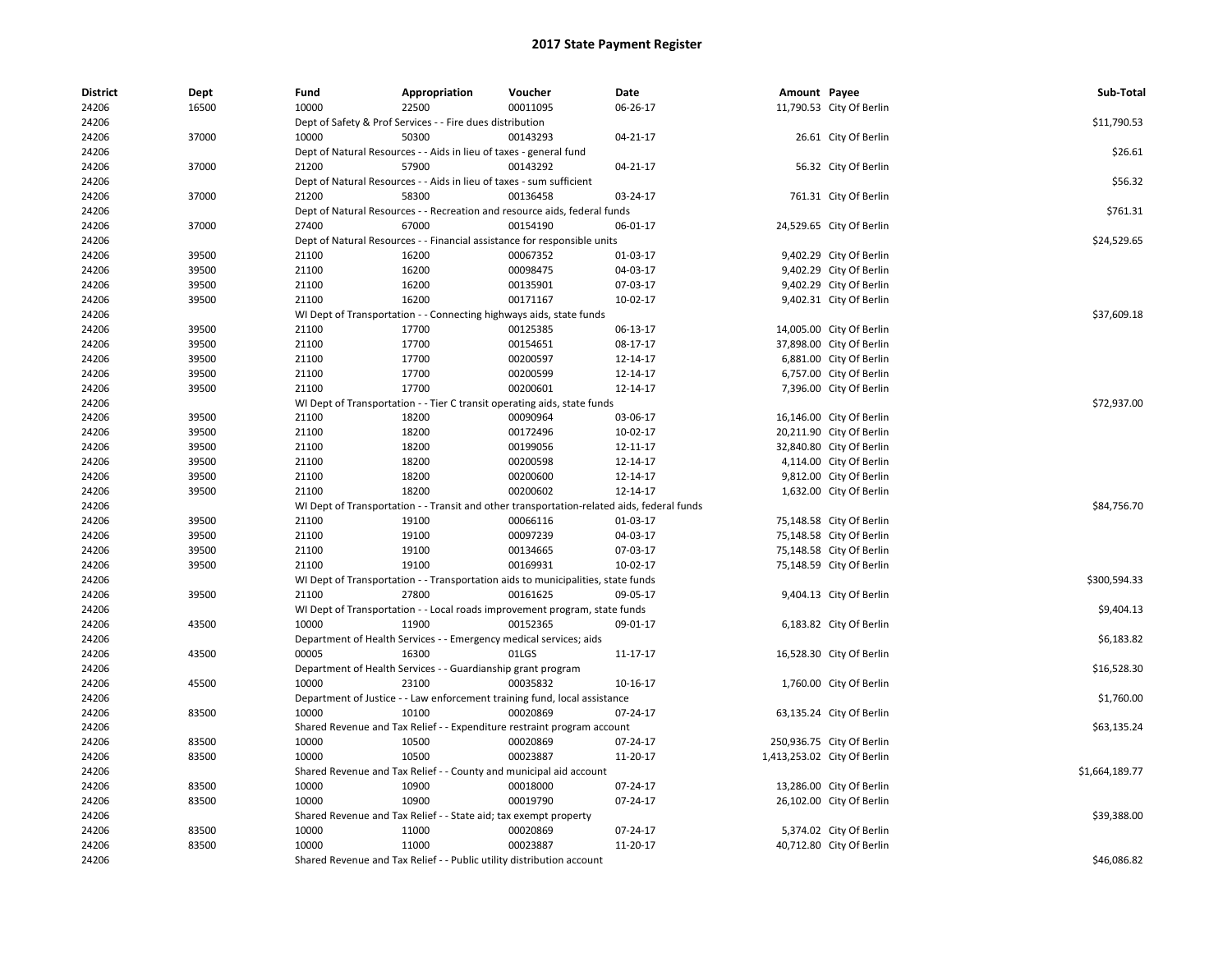| <b>District</b> | Dept  | Fund  | <b>Appropriation</b>                                              | Voucher  | Date     | Amount Payee |                         | Sub-Total      |
|-----------------|-------|-------|-------------------------------------------------------------------|----------|----------|--------------|-------------------------|----------------|
| 24206           | 83500 | 10000 | 50100                                                             | 00015260 | 01-31-17 |              | 2,586.09 City Of Berlin |                |
| 24206           |       |       | Shared Revenue and Tax Relief - - Payments for municipal services |          |          |              |                         | \$2,586.09     |
| 24206 Total     |       |       |                                                                   |          |          |              |                         | \$2.382.323.80 |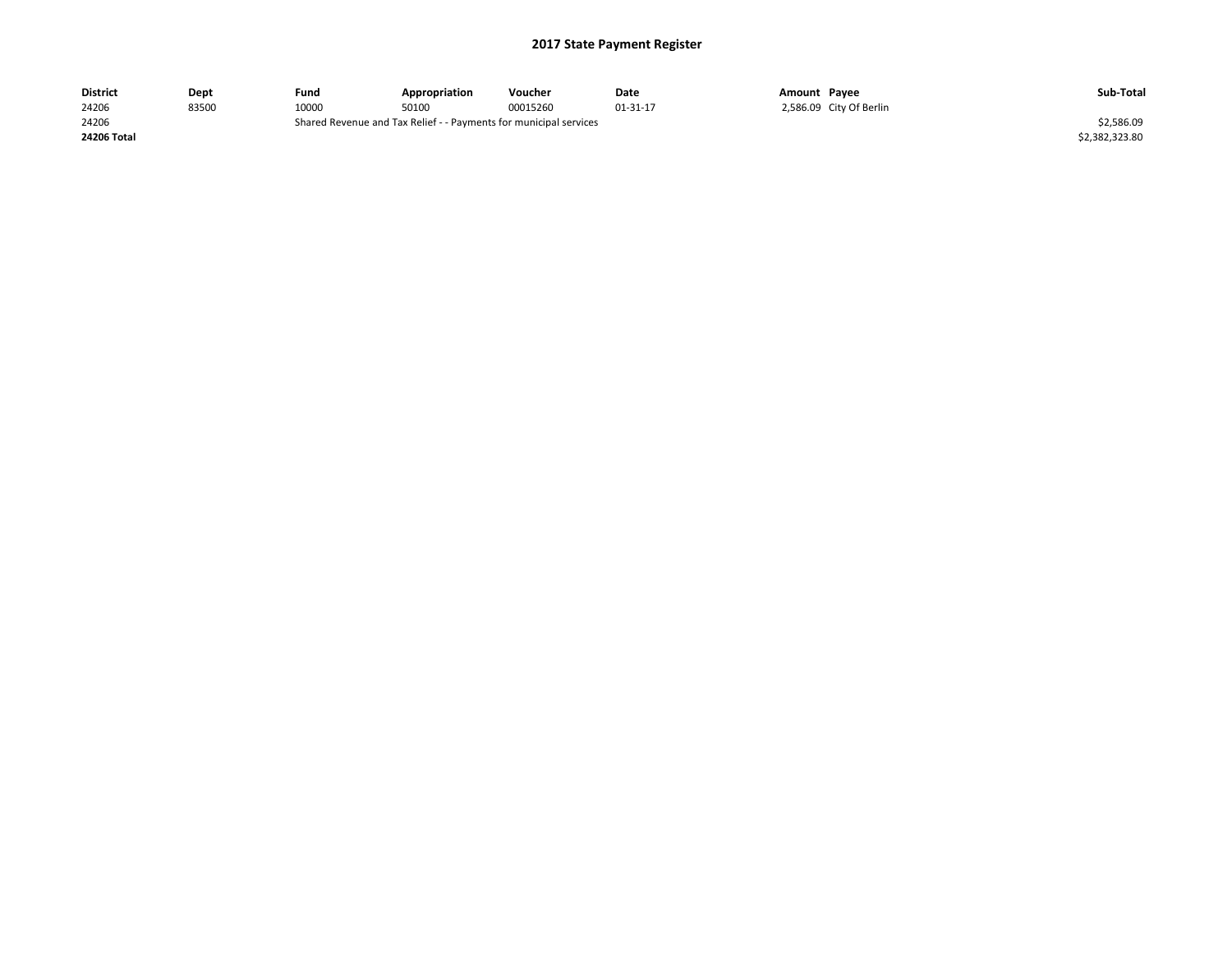| <b>District</b>    | Dept  | Fund                                                                     | Appropriation                                                                    | Voucher    | Date     | Amount Payee |                               | Sub-Total    |
|--------------------|-------|--------------------------------------------------------------------------|----------------------------------------------------------------------------------|------------|----------|--------------|-------------------------------|--------------|
| 24231              | 16500 | 10000                                                                    | 22500                                                                            | 00011096   | 06-26-17 |              | 7,840.14 Green Lake, City of  |              |
| 24231              |       | Dept of Safety & Prof Services - - Fire dues distribution                |                                                                                  | \$7,840.14 |          |              |                               |              |
| 24231              | 37000 | 27400                                                                    | 67000                                                                            | 00154477   | 06-01-17 |              | 6,819.21 Green Lake, City of  |              |
| 24231              |       | Dept of Natural Resources - - Financial assistance for responsible units |                                                                                  | \$6,819.21 |          |              |                               |              |
| 24231              | 39500 | 21100                                                                    | 19100                                                                            | 00066117   | 01-03-17 |              | 40,047.02 Green Lake, City of |              |
| 24231              | 39500 | 21100                                                                    | 19100                                                                            | 00097240   | 04-03-17 |              | 40,047.02 Green Lake, City of |              |
| 24231              | 39500 | 21100                                                                    | 19100                                                                            | 00134666   | 07-03-17 |              | 40,047.02 Green Lake, City of |              |
| 24231              | 39500 | 21100                                                                    | 19100                                                                            | 00169932   | 10-02-17 |              | 40,047.02 Green Lake, City of |              |
| 24231              |       |                                                                          | WI Dept of Transportation - - Transportation aids to municipalities, state funds |            |          |              |                               | \$160,188.08 |
| 24231              | 45500 | 10000                                                                    | 23100                                                                            | 00039640   | 12-22-17 |              | 640.00 Green Lake, City of    |              |
| 24231              |       |                                                                          | Department of Justice - - Law enforcement training fund, local assistance        |            |          |              |                               | \$640.00     |
| 24231              | 83500 | 10000                                                                    | 10500                                                                            | 00020870   | 07-24-17 |              | 3,616.83 Green Lake, City of  |              |
| 24231              | 83500 | 10000                                                                    | 10500                                                                            | 00023888   | 11-20-17 |              | 20,495.37 Green Lake, City of |              |
| 24231              |       |                                                                          | Shared Revenue and Tax Relief - - County and municipal aid account               |            |          |              |                               | \$24,112.20  |
| 24231              | 83500 | 10000                                                                    | 10900                                                                            | 00018001   | 07-24-17 |              | 472.00 Green Lake, City of    |              |
| 24231              | 83500 | 10000                                                                    | 10900                                                                            | 00019791   | 07-24-17 |              | 1,402.00 Green Lake, City of  |              |
| 24231              |       |                                                                          | Shared Revenue and Tax Relief - - State aid; tax exempt property                 |            |          |              |                               | \$1,874.00   |
| <b>24231 Total</b> |       |                                                                          |                                                                                  |            |          |              |                               | \$201,473.63 |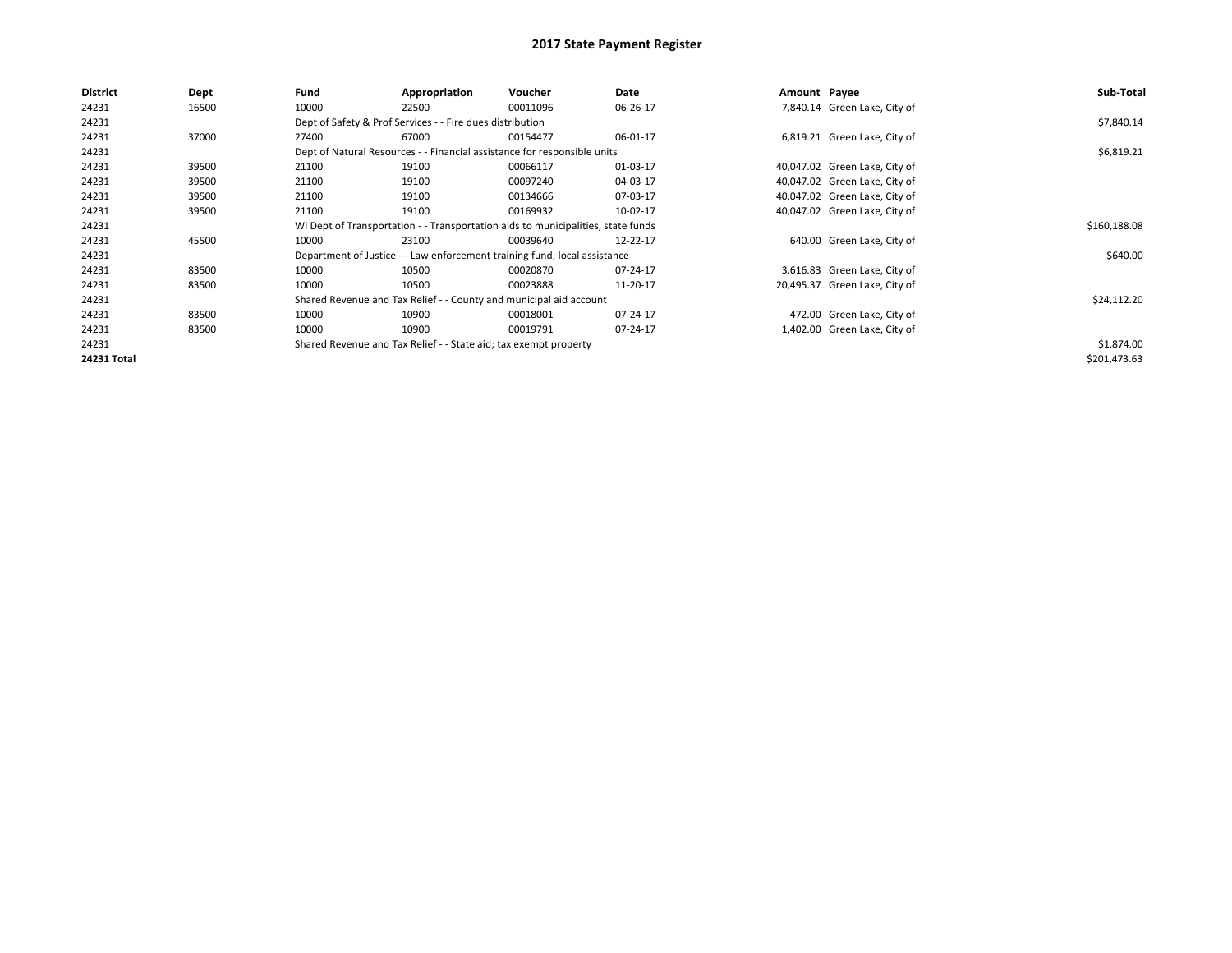| <b>District</b> | Dept  | Fund  | Appropriation                                                         | Voucher                                                                          | <b>Date</b> | Amount Payee |                             | Sub-Total    |
|-----------------|-------|-------|-----------------------------------------------------------------------|----------------------------------------------------------------------------------|-------------|--------------|-----------------------------|--------------|
| 24251           | 16500 | 10000 | 22500                                                                 | 00011097                                                                         | 06-26-17    |              | 3,359.25 City Of Markesan   |              |
| 24251           |       |       | Dept of Safety & Prof Services - - Fire dues distribution             |                                                                                  |             |              |                             | \$3,359.25   |
| 24251           | 37000 | 27400 | 67000                                                                 | 00154604                                                                         | 06-01-17    |              | 5,864.39 City Of Markesan   |              |
| 24251           |       |       |                                                                       | Dept of Natural Resources - - Financial assistance for responsible units         |             |              |                             | \$5,864.39   |
| 24251           | 37000 | 27400 | 67300                                                                 | 00154604                                                                         | 06-01-17    |              | 370.17 City Of Markesan     |              |
| 24251           |       |       | Dept of Natural Resources - - Recycling consolidation grants          |                                                                                  |             |              |                             | \$370.17     |
| 24251           | 39500 | 21100 | 19100                                                                 | 00066118                                                                         | 01-03-17    |              | 14,943.92 City Of Markesan  |              |
| 24251           | 39500 | 21100 | 19100                                                                 | 00097241                                                                         | 04-03-17    |              | 14,943.92 City Of Markesan  |              |
| 24251           | 39500 | 21100 | 19100                                                                 | 00134667                                                                         | 07-03-17    |              | 14,943.92 City Of Markesan  |              |
| 24251           | 39500 | 21100 | 19100                                                                 | 00169933                                                                         | 10-02-17    |              | 14,943.95 City Of Markesan  |              |
| 24251           |       |       |                                                                       | WI Dept of Transportation - - Transportation aids to municipalities, state funds |             |              |                             | \$59,775.71  |
| 24251           | 43500 | 00005 | 16300                                                                 | 01LGS                                                                            | 11-17-17    |              | 4,471.70 City Of Markesan   |              |
| 24251           |       |       | Department of Health Services - - Guardianship grant program          |                                                                                  |             |              |                             | \$4,471.70   |
| 24251           | 45500 | 10000 | 23100                                                                 | 00029933                                                                         | 06-16-17    |              | 480.00 City Of Markesan     |              |
| 24251           |       |       |                                                                       | Department of Justice - - Law enforcement training fund, local assistance        |             |              |                             | \$480.00     |
| 24251           | 50500 | 10000 | 74300                                                                 | 00057673                                                                         | 08-14-17    |              | 468,919.05 City Of Markesan |              |
| 24251           |       |       | Department of Administration - - Federal aid; local assistance        |                                                                                  |             |              |                             | \$468,919.05 |
| 24251           | 83500 | 10000 | 10500                                                                 | 00020871                                                                         | 07-24-17    |              | 62,991.77 City Of Markesan  |              |
| 24251           | 83500 | 10000 | 10500                                                                 | 00023889                                                                         | 11-20-17    |              | 352,481.63 City Of Markesan |              |
| 24251           |       |       |                                                                       | Shared Revenue and Tax Relief - - County and municipal aid account               |             |              |                             | \$415,473.40 |
| 24251           | 83500 | 10000 | 10900                                                                 | 00018002                                                                         | 07-24-17    |              | 3,383.00 City Of Markesan   |              |
| 24251           | 83500 | 10000 | 10900                                                                 | 00019792                                                                         | 07-24-17    |              | 358.00 City Of Markesan     |              |
| 24251           |       |       | Shared Revenue and Tax Relief - - State aid; tax exempt property      |                                                                                  |             |              |                             | \$3,741.00   |
| 24251           | 83500 | 10000 | 11000                                                                 | 00020871                                                                         | 07-24-17    |              | 181.76 City Of Markesan     |              |
| 24251           | 83500 | 10000 | 11000                                                                 | 00023889                                                                         | 11-20-17    |              | 1,058.91 City Of Markesan   |              |
| 24251           |       |       | Shared Revenue and Tax Relief - - Public utility distribution account |                                                                                  |             |              |                             | \$1,240.67   |
| 24251           | 83500 | 52100 | 36300                                                                 | 00015816                                                                         | 03-27-17    |              | 994.92 City Of Markesan     |              |
| 24251           |       |       | Shared Revenue and Tax Relief - - Lottery and gaming credit           |                                                                                  |             |              |                             | \$994.92     |
| 24251 Total     |       |       |                                                                       |                                                                                  |             |              |                             | \$964,690.26 |